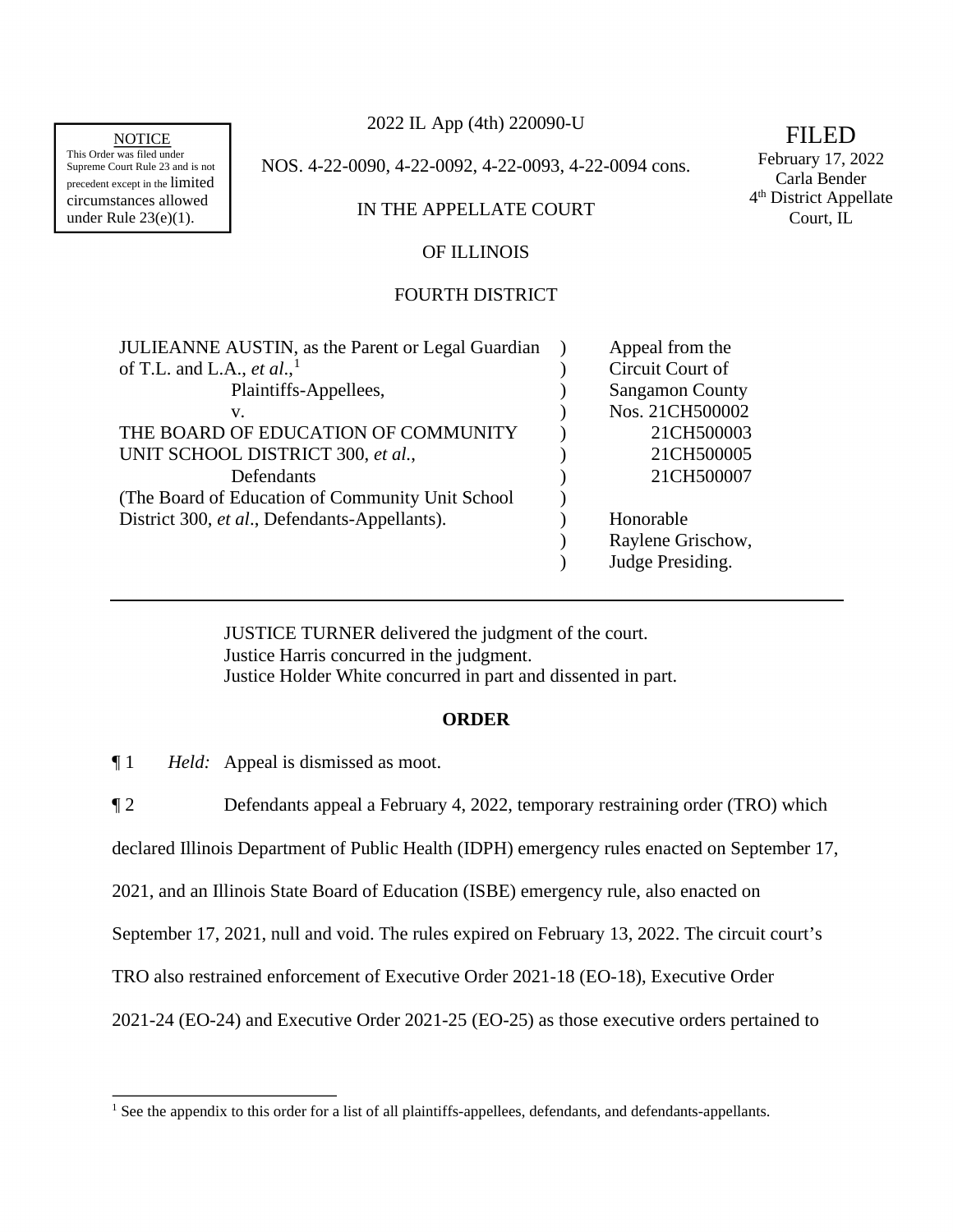the TRO restrained the State defendants from ordering school districts to require (1) a mask the issue before the circuit court and the emergency rules issued by IDPH and ISBE. In addition, without a quarantine order, (2) tests of unvaccinated persons without due process, and (3) exclusion of students or teachers for close contact without due process. Collectively, State defendants are Jay Robert Pritzker, in his official capacity as Governor of the State of Illinois; ISBE; Dr. Carmen I. Ayala, in her official capacity as ISBE Superintendent; IDPH; and Dr. Ngozi Ezike, in her official capacity as IDPH Director.

¶ 3 We note the language of the TRO in no way restrains school districts from acting independently from the executive orders or the IDPH in creating provisions addressing COVID-19. Thus, it does not appear the school districts are temporarily restrained from acting by the court's TRO.

¶ 4 On February 14, 2022, IDPH renewed the aforementioned September 17, 2021, emergency rules. However, on February 15, 2022, the Joint Committee on Administrative Rules (JCAR) objected to and suspended IDPH's renewal. Thus, none of the rules found by the circuit court to be null and void are currently in effect. Accordingly, for the following reasons, we dismiss defendant's appeal because the expiration of the emergency rules renders this appeal moot.

 $\P 5$  it impossible for the court to grant effective relief. *Andrea F.*, 208 Ill. 2d at 156, 802 N.E.2d at The existence of an actual controversy is a prerequisite for appellate jurisdiction, and a reviewing court will generally not decide matters that are abstract, hypothetical, or moot. *In re Andrea F.*, 208 Ill. 2d 148, 156, 802 N.E.2d 782, 787 (2003). An issue is moot where an actual controversy no longer exists between the parties or where events have occurred that make 787. When considering the issue of mootness, the court may take judicial notice of events and

- 2 -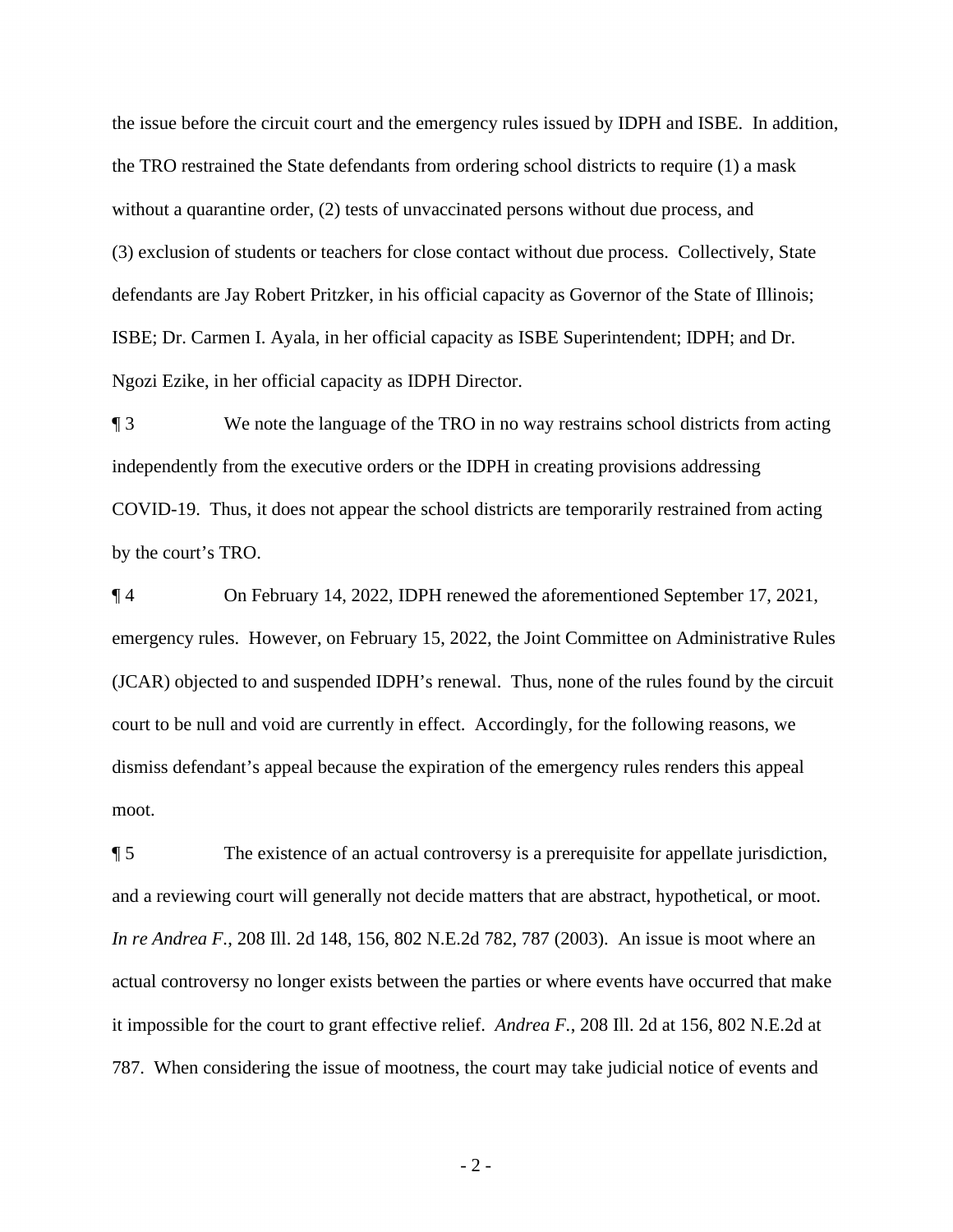whether the matter is moot. *Andrea F.*, 208 Ill. 2d at 156, 802 N.E.2d at 787. We are following future litigation." *Madison Park Bank v. Zagel*, 91 Ill. 2d 231, 235, 437 N.E.2d 638, 640 (1982). essentially be an advisory opinion." *Commonwealth Edison Co. v. Illinois Commerce Comm'n*, materials that do not appear in the record to determine whether an actual controversy exists or our supreme court's guidance not to "review cases merely to establish a precedent or guide "When a decision on the merits would not result in appropriate relief, such a decision would 2016 IL 118129, ¶ 10, 51 N.E.3d 788.

 $\P6$ Because the emergency rules voided by the TRO are no longer in effect, a controversy regarding the application of those rules no longer exists. Thus, the matter is moot. See, *e.g.*, *Filliung v. Adams*, 387 Ill. App. 3d 40, 56, 899 N.E.2d 485, 500 (2008) (finding several counts were moot because they concerned the substance of policies that had been superseded by the passage of a new regulation).

 $\P$  7 There are three exceptions to the mootness doctrine:  $(1)$  the public-interest exception, (2) the capable-of-repetition-yet-avoiding-review exception, and (3) the collateralconsequences exception. See *In re Alfred H.H.*, 233 Ill. 2d 345, 351, 910 N.E.2d 74, 78 (2009). State defendants ask this court to consider the emergency rule issue under the public-interest exception to the mootness doctrine.

 $\P 8$  recurrence of the question." *Alfred H.H.*, 233 Ill. 2d at 355, 910 N.E.2d at 80 (citing *People ex*  ¶ 8 "The public interest exception allows a court to consider an otherwise moot case when  $(1)$  the question presented is of a public nature;  $(2)$  there is a need for an authoritative determination for the future guidance of public officers; and (3) there is a likelihood of future *rel. Wallace v. Labrenz*, 411 Ill. 618, 622, 104 N.E.2d 769, 772 (1952)). "The 'public interest' exception is 'narrowly construed and requires a clear showing of each criterion.' " *Alfred H.H.*,

- 3 -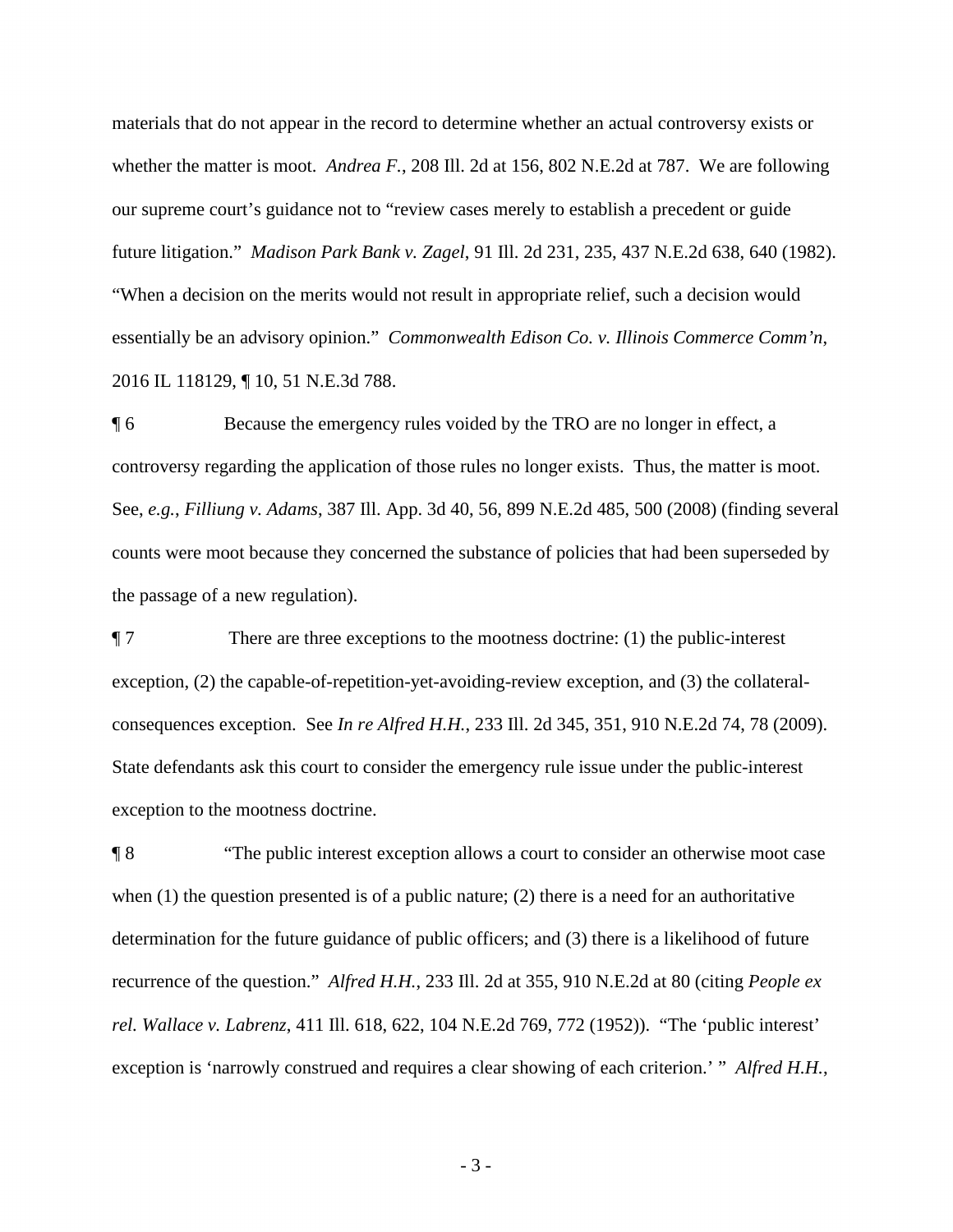233 Ill. 2d at 355-56, 910 N.E.2d at 80 (quoting *In re Marriage of Peters-Farrell*, 216 Ill. 2d 287, 292, 835 N.E.2d 797, 800 (2005)).

 $\P9$ automatically make the issue one of a public nature as defined by the public-interest exception. While the public is rightfully interested in the propriety of the circuit court's determination that the emergency rules are "null and void," such circumstances do not Further, given the changing nature of the COVID-19 pandemic—which affects the State defendants' response to the pandemic—and JCAR's decision on February 15, 2022, it is not clear these same rules would likely be reinstated. As a result, we do not find the public-interest exception applies in this case.

 $\P$  10 Governor Pritzker issued EO-18 on August 4, 2021. Exec. Order No. 2021-18, 45 Ill. Reg. 10726 (Aug. 4, 2021). That order required Illinois school districts to implement indoor masking requirements for students, staff, and visitors. The order did not refer to state agencies promulgating emergency rules as being necessary to effectuate the executive order.

¶ 11 Subsequent to the issuance of EO-18, circuit courts in Clinton, Macoupin, Adams, and Effingham counties found students were still protected by the procedures set forth under section 2 of the Illinois Department of Public Health Act (20 ILCS 2305/2 (West 2020)). The last of these circuit court orders was issued in Effingham County on September 15, 2021, and on September 17, 2021, Governor Pritzker then issued EO-24. Exec. Order No. 2021-24, 45 Ill. Reg. 12222 (Sept. 17, 2021).

 $\P12$ At the time EO-24 was issued, IDPH's rules pertaining to section 2 of the Department of Public Health Act provided that "[m]odified quarantine is designed to meet particular situations and includes, but is not limited to, the exclusion of children from school, the prohibition or restriction from engaging in a particular occupation or using public or mass

- 4 -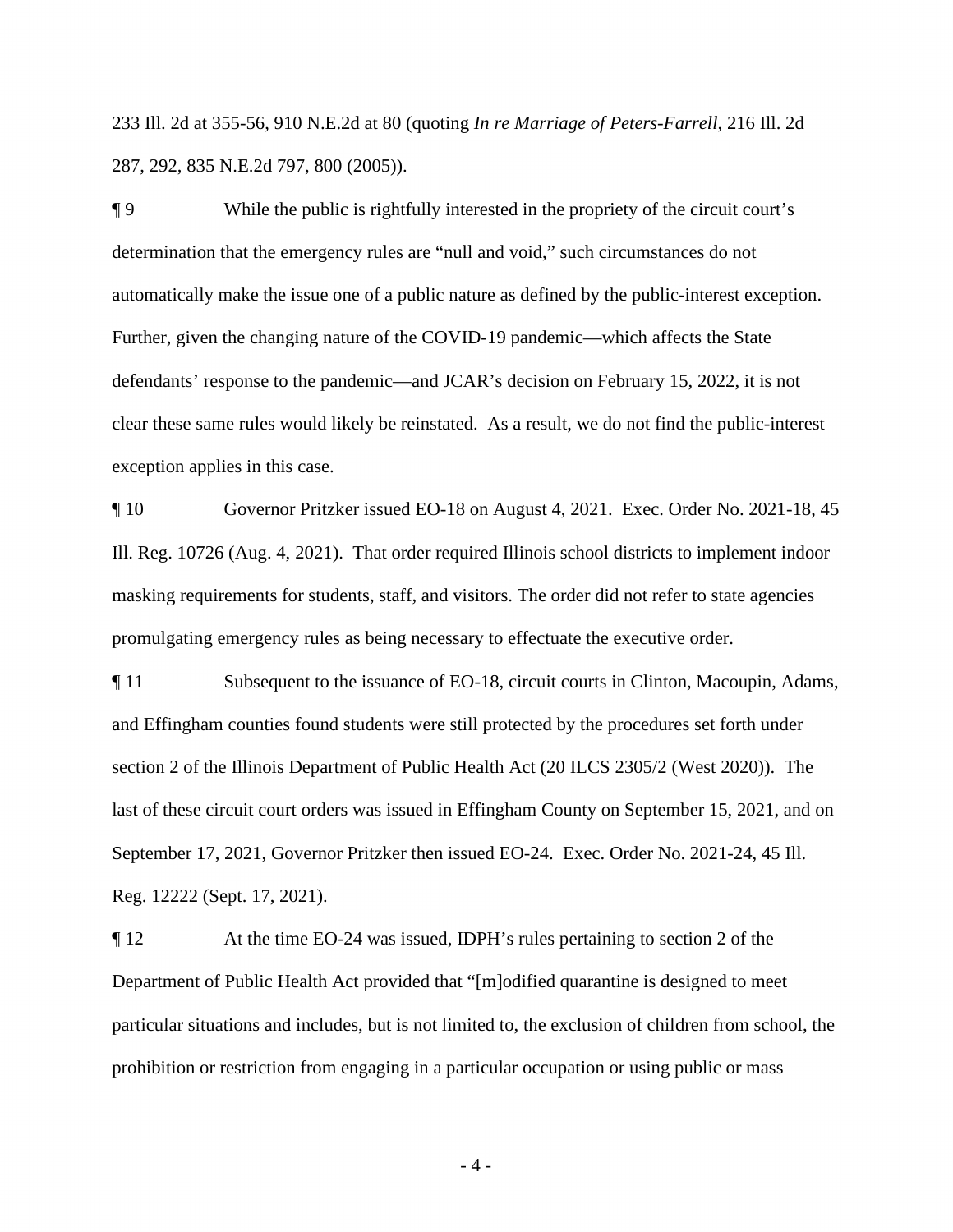transportation, or requirements for the use of devices or procedures intended to limit disease transmission." 77 Ill. Adm. Code 690.10 (2019). EO-24 included provisions for the exclusion of students and school personnel from a school's premises and included the following definition: " 'Exclude' means a School's obligation to refuse admittance to the School premises, extracurricular events or any other events organized by the School, regardless of whether an isolation or quarantine order issued by a local health department has expired or has not been issued. *Exclusion from a School shall not be considered isolation or quarantine.*" (Emphasis added.)

 $\P$ 13 EO-24, unlike EO-18, included the following language: "State agencies, including but not limited to the Illinois Department of Public Health, may promulgate emergency rules as necessary to effectuate this Executive Order and aid in its implementation."

 quarantine. The rules also provided that "the use of devices or procedures intended to limit ¶ 14 In response to and as a direct result of EO-24, IDPH promptly issued emergency rules providing that exclusion of children from school is no longer considered modified disease transmission" would no longer be considered modified quarantine.

 quarantine. We disagree. As previously discussed, EO-24 was issued after litigation pertaining ¶ 15 In response to this court's inquiry on how JCAR's February 15, 2022, suspension of the rules affect this appeal, the State defendants in essence argue the now expired emergency rule changes were not and are not necessary to effectuate EO-24's new definition of modified to EO-18 had resulted in findings that masking and exclusion of students from school were still considered to be a form of quarantine warranting protections under section 2 of the Department of Public Health Act. Moreover, EO-24 included language enabling the IDPH to promulgate emergency rules necessary to effectuate the executive orders' implementation. The emergency

- 5 -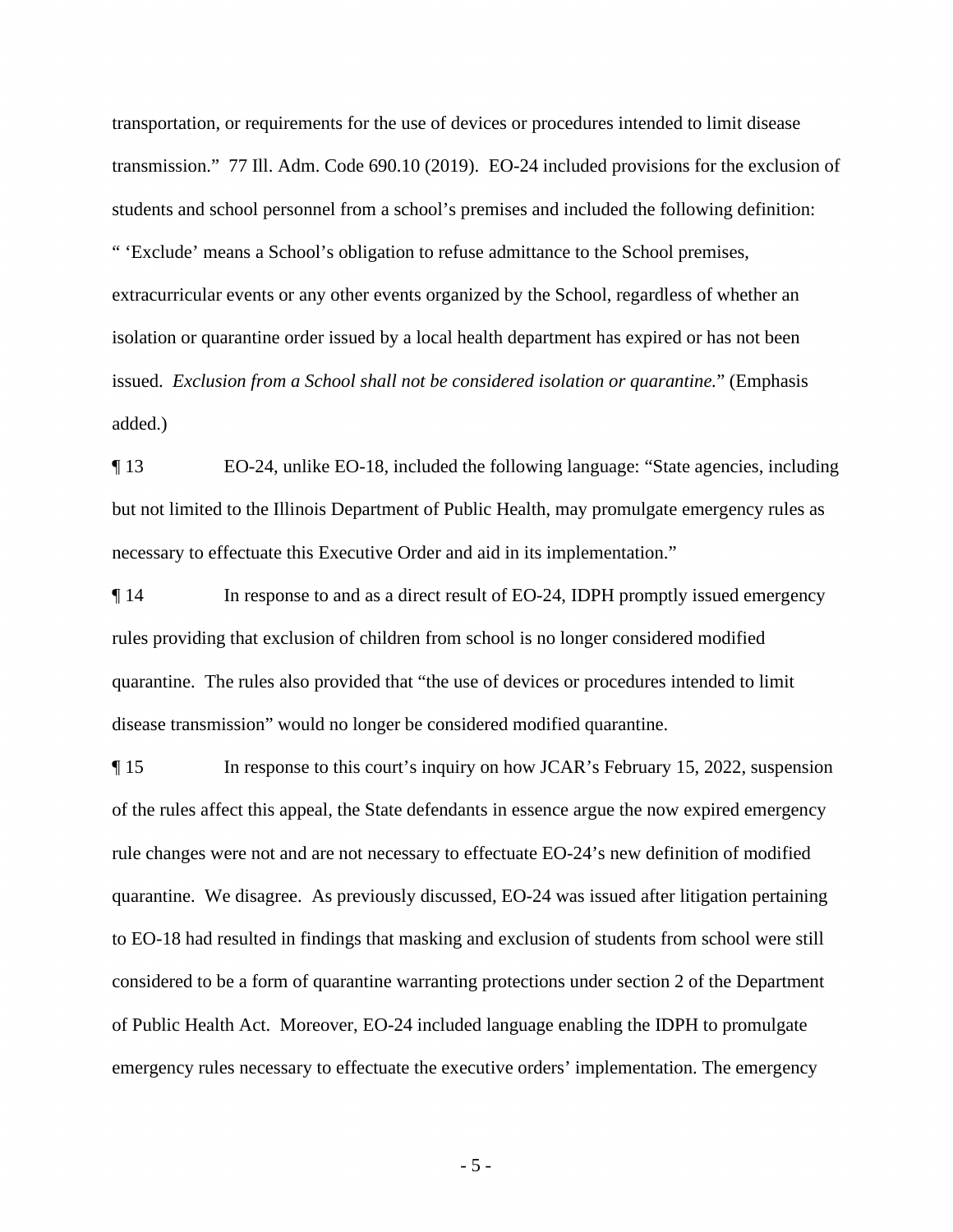rules were immediately promulgated and were presumably necessary. As such, the expiration of the rules renders defendants' arguments moot. Accordingly, this appeal is dismissed as moot. Further, this decision renders the Emergency Motion to Stay Pending Appeal also moot.

¶ 16 For the reasons stated, we dismiss this appeal as moot.

 $\P 17$ Appeal dismissed.

 $\P18$ JUSTICE HOLDER WHITE, concurring in part and dissenting in part:

 Governor's executive orders, I find that issue is not moot where defendants asserted the Governor ¶ 19 I agree with the majority's conclusion that because JCAR declined to extend the emergency rules at issue in this appeal, that issue is moot. I also agree that the public interest exception does not apply. As to whether the circuit court properly enjoined enforcement of the implemented masking, exclusion, and testing through the executive orders pursuant to his authority under the Illinois Emergency Management Act (20 ILCS 3305/7 (West 2020)), and plaintiffs challenge that authority. Thus, I would find this issue is not moot. As it stands, the majority's decision leaves open the question of whether the circuit court properly enjoined the enforcement of the executive orders.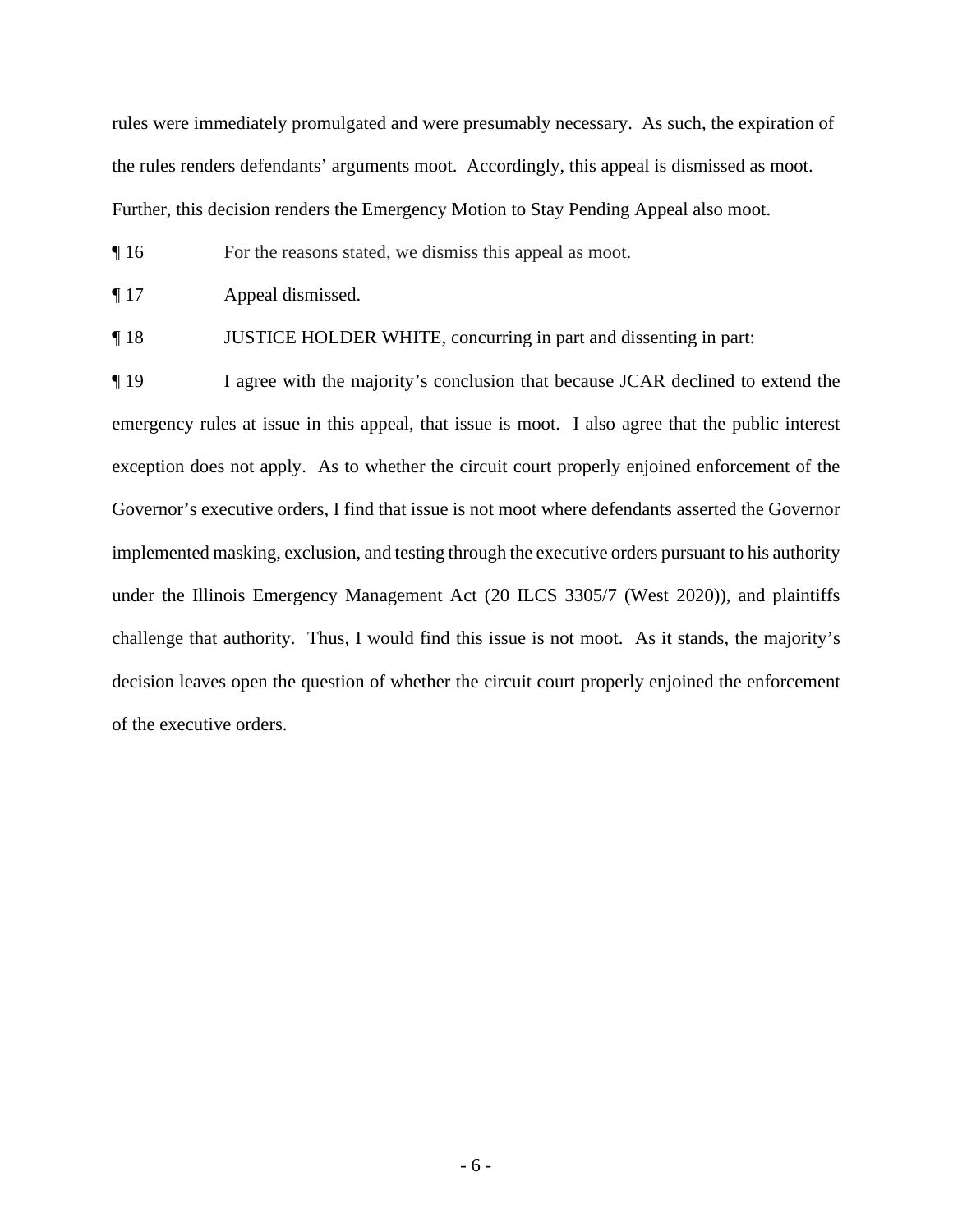#### *Plaintiffs-Appellees*

 JULIEANNE AUSTIN, as the Parent or Legal Guardian of T.L. and L.A; NICOLE and HEATHER GRIEVE, as the Parents or Legal Guardians of C.G.; MARISSA Guardian of N.C.; JOANNA SZKLARZ, as the Parent or Legal Guardian of D.S.; Parent or Legal Guardian of E.F., E.F., and B.F.; DAVID GERGENI, as the Parent or Legal MELISSA HASTY, as the Parents or Legal Guardians of J.H. and D.H.; MICHAEL and PEEBLES, as the Parent or Legal Guardian of L.P, L.P, and L.P; ERIC CLARK, as the Parent or Legal Guardian of C.C., R.L., K.C, C.C., and A.C; ROBERT REINING, as the Parent or Legal Guardian of S.R.; CLARISSA BARTLETT, as the Parent or Legal Guardian of G.B., F.B., and R.B.; JENNIFER MITTMAN, as the Parent or Legal Guardian of C.M. and M.M.; HOLLY JAROVKSY, as the Parent or Legal Guardian of A.J. and K.J.; KARA PICKETT, as the Parent or Legal Guardian of M.P. and L.P.; MARCUS and KATHERINE GILMAN, as the Parents or Legal Guardians of C.G., A.G., E.G., and F.G.; CHRISTOPHER DILULLO, as the Parent or Legal Guardian of C.D. and S.D.; MICHAEL and JESSICA MAHONEY, as the Parents or Legal Guardians of J.M. and M.M.; JOSHUA TOFF, as the Parent or Legal Guardian of K.T. and E.T.; BROOKE HARTMAN, as the Parent or Legal Guardian of O.H. and H.H.; AMY SNYDER, as the Parent or Legal Guardian of T.S.; KATHRYN and TOBIAS RESPASS, as the Parents or Legal Guardians of I.R.; NATASHA and GABRIEL BOX, as the Parents or Legal Guardians of S.B., W.B., and C.B.; HOLLY and JEREMY JOHNSON, as the Parents or Legal Guardians of O.J., L.J., and J.J.; JENNIFER JUSTICE, as the Parent or Legal Guardian of B.J. and S.J.; JASON and JESSICA BUCKINGHAM, as the Parents or Legal Guardians of B.B., C.B., and H.B.; PATRICK ROSENTRETER, as the Parent or Legal Guardian of A.L. and W.R.; JAMMIE GOURLEY, as the Parent or Legal Guardian of C.G. and L.G.; JAMIE SEXTON, as the Parent or Legal Guardian of N.S., J.K., and J.K.; JAMIE MARSHALL, as the Parent or Legal Guardian of S.V. and S.S.; KYLE HILL, as the Parent or Legal Guardian of C.H. and A.H.; WLADYSLAW MOKRZYCKI, as the Parent or Legal Guardian of D.M.; MAGDALENA CISZEK, as the Parent or Legal MALGORZATA WROBEL, as the Parent or Legal Guardian of K.M.; MARIOLA ZYGMUNT, as the Parent or Legal Guardian of C.Z.; MALGORZATA KLICH, as the Parent or Legal Guardian of D.K.; BARBARA CHYL, as the Parent or Legal Guardian of N.M.; JEREMY and TAYLEIGH HILTEBEITEL, as the Parents or Legal Guardians of T.H., T.H., and T.H.; JADE HAMER, as the Parent or Legal Guardian of A.H. and B.H.; JEREMY HARMINSON, as the Parent or Legal Guardian of K.H. and K.H.; JOHN HAMPTON, as the Parent or Legal Guardian of K.H., C.H., and L.H.; JACOB TUCKER, as the Parent or Legal Guardian of G.T.; TODD FARRIS, as the Guardian of M.G., E.G., and C.G.; ROY BLACKBURN, as the Parent or Legal Guardian of L.B. and A.B.; DAMON WALTERS, as the Parent or Legal Guardian of L.W. and D.W.; KELLI KAYLOR, as the Parent or Legal Guardian of K.K., C.K., C.C., and J.L.; RAYMOND and JENNIFER KOENIG, as the Parents or Legal Guardians of H.K.; JESSICA FRIEDEL, as the Parent or Legal Guardian of C.F. and S.F.; SHANNON ADCOCK, as the Parent or Legal Guardian of E.A., T.A., and L.A.; BRIAN WOJCIECHOWSKI, as the Parent or Legal Guardian of A.W. and L.W.; TIMOTHY PHELAN, as the Parent or Legal Guardian of K.P., L.P., and Q.P.; DEREK and JESSICA WOELLHOF, as the Parents or Legal Guardians of K.W.; KATHLEEN BEARDEN, as the Parent or Legal Guardian of B.B.; MICHELLE DUBIEL, as the Parent or Legal Guardian of N.D. and R.D.; DANIEL DONOVAN, as the Parent or Legal Guardian of J.D. and K.D.; MATTHEW ANDERSON as the Parent or Legal Guardian of S.A. and H.A.; STEPHANIE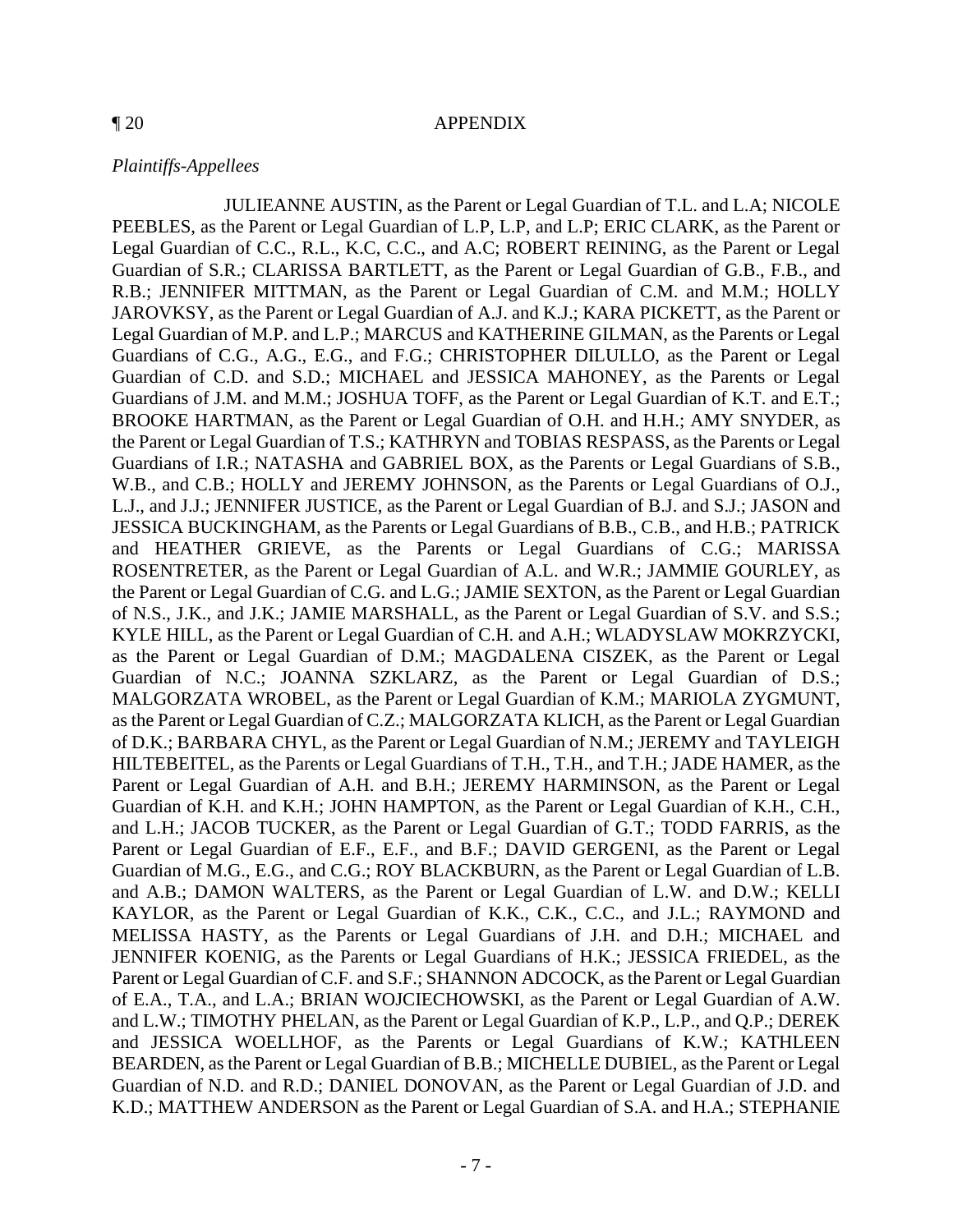CHRISTOPER DICKEN, as the Parent or Legal Guardian of J.M., B.M., and K.D.; HILARY and WILSON, as the Parent or Legal Guardian of N.K.; MARGARET JOHNSON, as the Parent or AAGESEN, as the Parents or Legal Guardians of L.A. and L.A.; ORIANA ZARAGOZA, as the Parents or Legal Guardians of H.L.; MARK and LINDSY HENDERSON, as the Parents or Legal ALBANESE, as the Parent or Legal Guardian of G.R.; KRISTEN STEEL, as the Parent or Legal Guardian of S.S. and E.S.; DAVID POZNANSKI, as the Parent or Legal Guardian of J. P. and L.P.; JOSEPH SMITH, as the Parent or Legal Guardian of T.S.; PRISCILLA FORSYTHE, as the Parent or Legal Guardian of M.S., A.S., K.S., and B.R.; KAREN O'DONNELL, as the Parent or Legal Guardian of R.O.; KATHY SCHUMAN, as the Parent or Legal Guardian of M.S.; BAIN BASSETT, as the Parent or Legal Guardian of B.B.; KRYSTELLYN RODE, as the Parent or Legal Guardian of R.R.; COREY PERIGO, as the Parent or Legal Guardian of S.P. and A.P.; TRAVIS CARTER, as the Parents or Legal Guardians of B.C. and D.C.; AMANDA HUMPHRY, as the Parent or Legal Guardian of Z.H. and K.H.; SHEENA and MATTHEW DODDS, as the Parents or Legal Guardians of J.D. and K.D.; CARRIE PAYNE, as the Parent or Legal Guardian of B.V.; JENNIFER PATEL, as the Parent or Legal Guardian of S.P.; ELENA BEZMAN, as the Parent or Legal Guardian of A.B.; TEO BOGDAN, as the Parent or Legal Guardian of G.A.; AMOS and SARAH KAFFENBARGER, as the Parents or Legal Guardians of A.K. and A.K.; ALISHA LIEFLANDER, as the Parent or Legal Guardian of A.F.; RYAN FRANK, as the Parent or Legal Guardian of G.F.; KIM NEILSON, as the Parent or Legal Guardian of N.N.; KIMBERLY Legal Guardian of R.J., C.J., and S.J.; MARK PISHOTTA, as the Parent or Legal Guardian of A.P.; RICHARD LIEFLANDER, as the Parent or Legal Guardian of M.L.; STACEY ARLSON, as the Parent or Legal Guardian of D.B. and B.C.; MICHAEL AND NICOLE GARDNER, as the Parents or Legal Guardians of C.G. and C.G.; KRISTOPHER and KRISTEN KOPPERS, as the Parents or Legal Guardians of J.K.; TIMOTHY and SUSAN PFEIFFER, as the Parents or Legal Guardians of C.P.; JAMES and COURTNEY LEIPART, as the Parents or Legal Guardians of S.L. and A.L.; AMY BOMSTAD, as the Parent or Legal Guardian of C.B. and P.B.; JAMES and RITA Parent or Legal Guardian of A.Z.; RAEANNE SCHAD, as the Parent or Legal Guardian of P.S. and G.S.; SARAH VOLLE, as the Parent or Legal Guardian of S.T. and E.T.; WILLIAM and CASSANDRA KEYES, as the Parents or Legal Guardians of W.K. and P.K.; JESSICA LEAVITT, as the Parent or Legal Guardian of B.D.; GRACIA and AARON LIVIE, as the Parents or Legal Guardians of S.L., B.L., and L.L.; STEVEN LEPIC, as the Parent or Legal Guardian of H.L. and R.L.; TAYLOR and JACELYA JONES, as the Parents or Legal Guardians of C.J. and T.J.; ADAM and NICOLE SNYDER, as the Parents or Legal Guardians of C.S., L.S., and E.S.; SANDY SZCZYGIEL and STANISLAW ZEGLIN, as the Parents or Legal Guardians of D.Z., D.Z., and S.Z.; ANNA and CEZARY BIEDRZYCKI, as the Parents or Legal Guardians of O.B. and C.B.; AGNIESZKA and MAREK PODCZERWINSKI, as the Parents or Legal Guardians of O.P., K.P., and J.P.; NATHALIE and RICKY SKOWYRA, as the Parents or Legal Guardians of S.S.; MAGDALENA ROKICKA, as the Parent or Legal Guardian of K.P. and A.P.; MARIA KOMPERDA and ROMAN PATRO, as the Parents or Legal Guardians of G.P.; STANISLAW RZEPKA, as the Parent or Legal Guardian of C.R., B.R., and A.R.; WILLIAM and JILL BERGMAN, as the Parents or Legal Guardians of S.B.; DUSTIN and JESSICA LASH, as the Guardians of R.H., C.H., and C.H.; JONATHON and TARA RUZICH, as the Parents or Legal Guardians of T.R.; SEAN and MICHELLE WELLMAN, as the Parents or Legal Guardians of A.W.; KERENSTA BLACKEN, as the Parent or Legal Guardian of K.G. and A.G.; ROBERT and TAMMY BREWER, as the Parents or Legal Guardians of H.B.; TROY and HANNAH ECKLES, as the Parents or Legal Guardians of H.E., C.E., and M.E.; DAVID and ASHLEY MATTINGLY,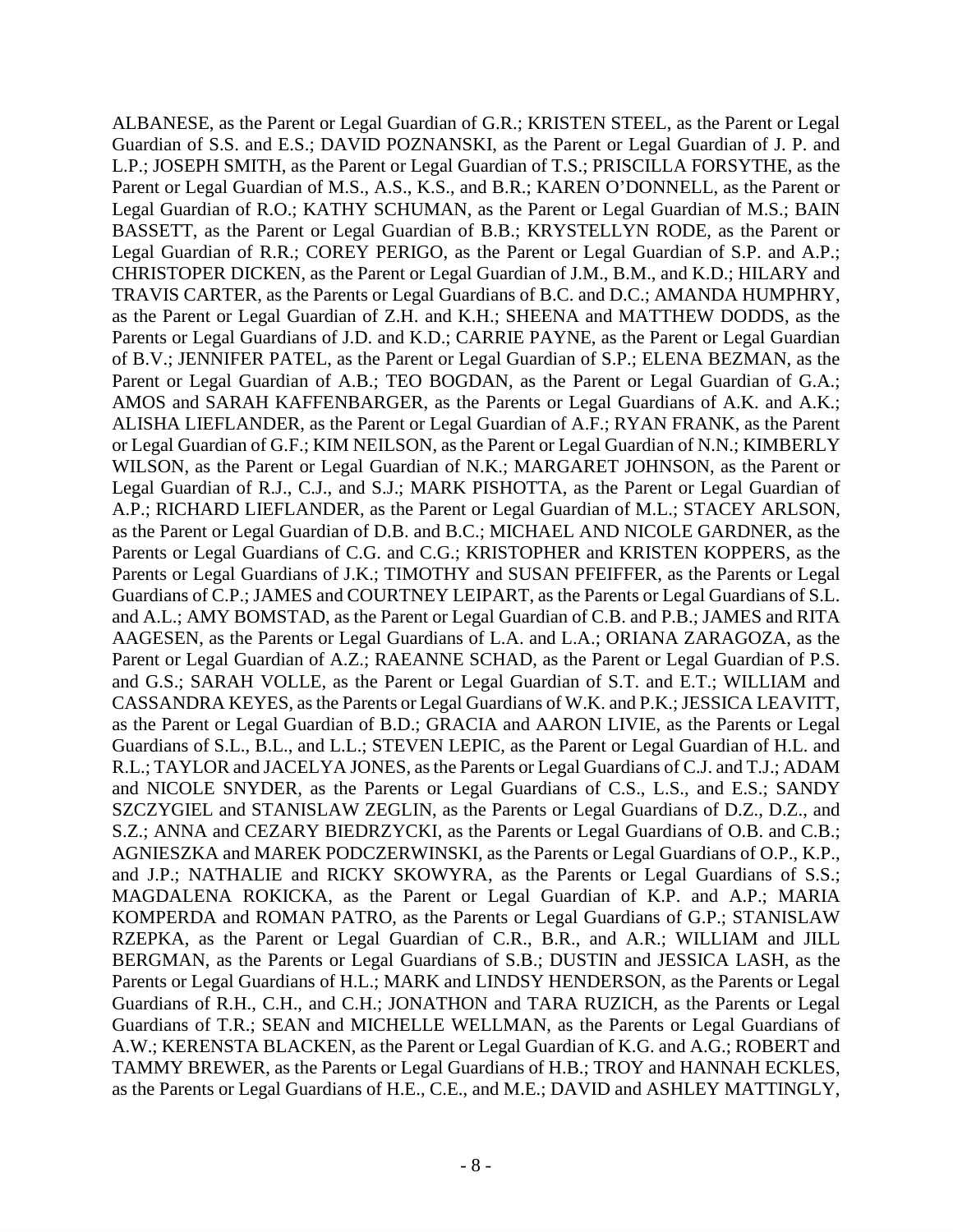Guardian of H.K.; REBECCA JOHNSON, as the Parent or Legal Guardian of H.J. and V.J.; KYLE IRVIN, as the Parent or Legal Guardian of G.I.; KASEY and JEREMIAH MARTIN, as the Parents of A.M.; JESSICA TURK, as the Parent or Legal Guardian of A.C.; SAMANTHA SMITH, as the as the Parent or Legal Guardian of K.P.; KARLA GALE, as the Parent or Legal Guardian of B.W. Legal Guardians of A.R., D.R., and G.R.; MICHAEL and MANDY WEISS as the Parents or Legal as the Parents or Legal Guardians of H.M. and K.M.; TRENT METZGER and ARIEL KENNETT, as the Parents or Legal Guardians of C.M. and T.L.; TREVOR ECKLES, as the Parent or Legal Guardian of Z.E.; KELLY McDUFFEE, as the Parent or Legal Guardian of G.J.; LAURA AGAJANIAN, as the Parent or Legal Guardian of O.A., E.A., and R.A.; JASON HILL, as the Parent or Legal Guardian of N.H. and A.H.; SANDRA KOEHLER, as the Parent or Legal SHELEY, as the Parent or Legal Guardian of O.S.; HEATHER JOHNS, as the Parent or Legal Guardian of R.W. and T.W.; MELISSA DRESSEL, as the Parent or Legal Guardian of A.D., M.D., and R.D.; FRANKLIN and KIESHA GULLEY, as the Parents or Legal Guardians of I.G. and M.G.; RACHEL and PETER DAHL, as the Parents or Legal Guardians of M.D.; HEATHER and ROBERT FALKENTHAL, as the Parents or Legal Guardians of N.F.; JENNIFER MARTIN, as the Parent or Legal Guardian of C.E. and W.M.; DEREK HAWKINS, as the Parent or Legal Guardian of P.H.; JOHN ELLEDGE, as the Parent or Legal Guardian of T.E., G.E.; JAMES BURNS III, as the Parent or Legal Guardian of O.B., E.B., A.B.; JESSICA ESCHMANN, as the Parent or Legal Guardian of A.E.; KELSEY DUERNBERGER, as the Parent or Legal Guardian of A.H. and A.H.; BRAD BUETTNER, as the Parent or Legal Guardian of K.B. and B.B.; ROBERT STUMPF and JENNY MELICAN, as the Parents or Legal Guardians of J.S.; DONALD or Legal Guardians of A.F.; MARISSA and GREGORY HALL, as the Parents or Legal Guardians of L.H.; CARA DEVENS, as the Parent or Legal Guardian of E.M.; ELIZABETH DELREAL, as the Parent or Legal Guardian of S.V.; BRANDI and DAVID SCHLIEPER, as the Parents or Legal Guardians of M.S. and A.S.; NICOLE and JOEL MARCHIO, as the Parents or Legal Guardians Parent or Legal Guardian of A.D.; KYLE MONTGOMERY and NEELIMA KONDRAGUNTA, as the Parents or Legal Guardians of R.M. and R.M.; JUSTIN and CYNTHIA PORTER, as the Parents or Legal Guardians of J.P. and Z.P.; JOLANTA SIKORA, as the Parent or Legal Guardian of O.S.; JADWIGA HAJNOS, as the Parent or Legal Guardian of D.H.; MEGAN DRESDEN, as the Parent or Legal Guardian of M.M. and R.M; KAREN MILLIGAN, as the Parent or Legal Guardian of M.M.; CHARLES and MELISSA DIVITO, as the Parents or Legal Guardians of D.D. and A.D.; JASON and BARBARA DEMAS, as the Parents or Legal Guardians of A.D., A.D., and K.D.; MICHAEL and COLLEEN KNOLL, as the Parents or Legal Guardians of C.K., D.K., and A.K.; AARON CALHOUN, as the Parent or Legal Guardian of C.C. and K.C.; DENA and LOGAN KRABER, as the Parents or Legal Guardians of R.K. and K.K.; JAMES and ANGELA GRIFFIN, as the Parents or Legal Guardians of A.G., C.G., R.G., and B.G.; BRENT and VICTORIA OTTO, as the Parents or Legal Guardians of A.O. and M.O.; CATHERINE PERZEE, and L.W.; KOURTNEY WHITT, as the Parent or Legal Guardian of M.W., E.P., A.P., and W.T.; JENNIFER VAN FLEET, as the Parent or Legal Guardian of C.V.; DAKOTA TOFT, as the Parent or Legal Guardian of R.T. and C.T.; WARREN MACE, as the Parent or Legal Guardian of H.R., R.M., J.M., and B.M.; MELLISA GALLAGHER, as the Parent or Legal Guardian of H.K. and J.K.; ELYCE SCHLICHTING, as the Parent or Legal Guardian of O.J.; RYAN CURRY, as the Parent or Legal Guardian of A.M. and A.C.; JUSTIN and MICHELLE LURKINS, as the Parents or Legal Guardians of M.L. and J.M.; JEFFREY and JENNIFER REHKEMPER, as the Parents or Guardians of L.W., SHANNON and JEFFERY GRAHAM, as the Parents or Legal Guardians of X.G., E.G., C.G., A.G., D.G., and M.G.; SHARON and SCOTT FITZGERALD, as the Parents or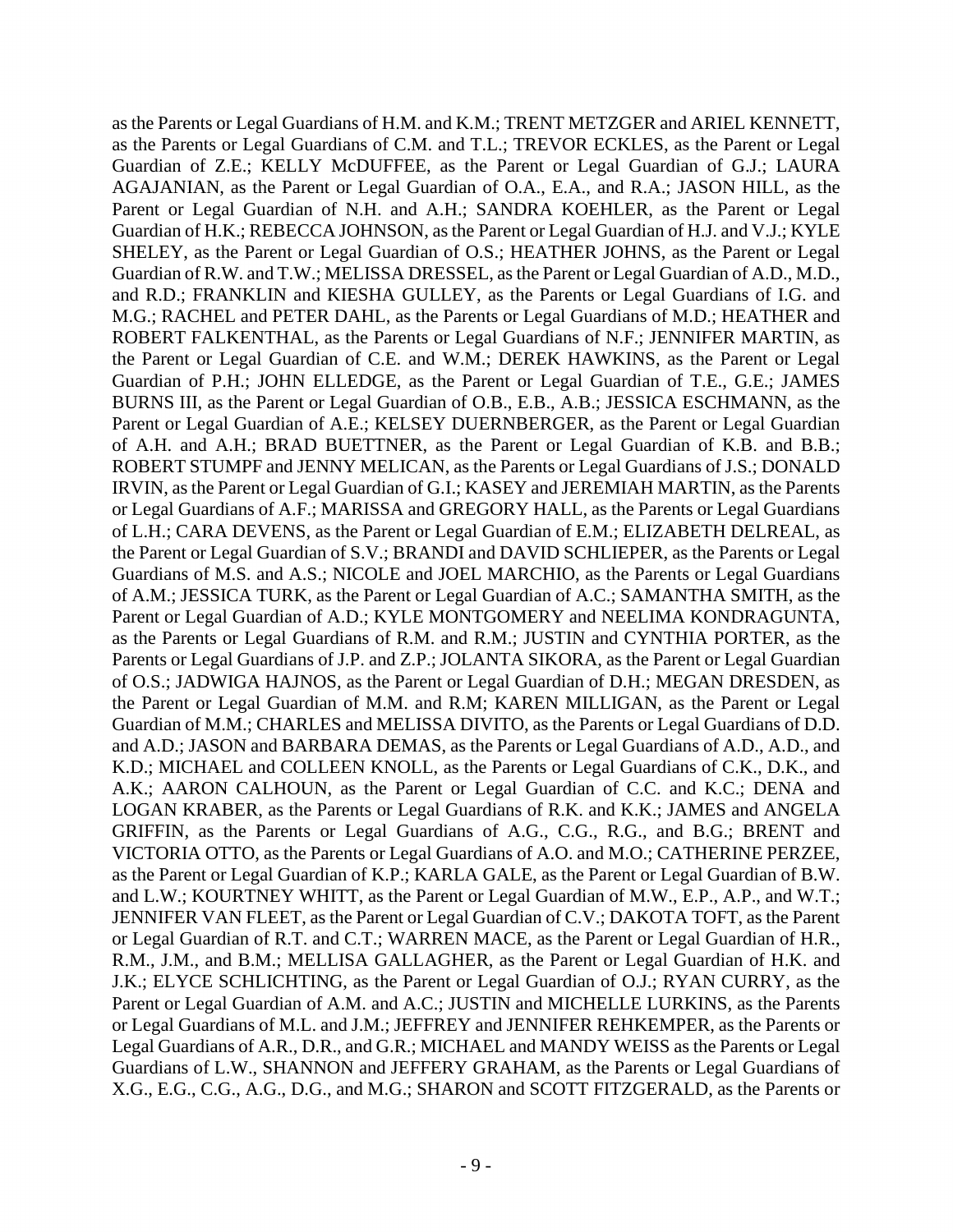Legal Guardians of C.F. and M.F.; DAVID and CRYSTAL GOODALL, as the Parents or Legal Guardians of B.G. and A.G.; AMBER HENRICHSMEYER, as the Parent or Legal Guardian of and SUVANNAH FLESNER, as the Parents or Legal Guardians of M.F., P.F., and M.F.; IAN and Guardians of A.W., K.S., and M.W.; HEATHER and AARON JOHNSON, as the Parents or Legal KINKELAAR, as the Parent or Legal Guardian of R.K., W.K., and P.K.; DENISE SCIANNA, as M.H. and W.H.; JERRY WALL, as the Parent or Legal Guardian of A.W. and L.W.; MICHAEL ANDREA FOSS, as the Parents or Legal Guardians of A.F., E.F., and O.F.; DANIEL and KAYLA MOCK, as the Parents or Legal Guardians of A.M., R.M., and M.M.; RYAN and NICOLE BUEHLER, as the Parents or Legal Guardians of P.B. and J.B.; KENT and SHELLEY ROSSMILLER, as the Parents or Legal Guardians of N.R.; MARK MEIER, as the Parent or Legal Guardian of M.M.; JOHN and RENEE BARNER, as the Parents or Legal Guardians of C.B.; JOHN JOHNSON, as the Parent or Legal Guardian of L.J. and L.J.; FRANCES DUFERN and PETER RUSSO, as the Parents or Legal Guardians of J.D.R. and S.D.R.; JOHN and RACHEL CRISPE, as the Parents or Legal Guardians of J.C., V.M., M.C., and F.M.; ERIC and ANTIGONA HAFFERKAMP, as the Parents or Legal Guardians of L.H.; MICHAEL and AMY SWANSON, as the Parents or Legal Guardians of L.S.; DAN and SHERRIE HURLEY, as the Parents or Legal Guardians of A.H., V.H., and D.H.; JULIA and KYLE SCHMIDT, as the Parents or Legal Guardians of L.J., V.J., M.J., and B.J.; MELISSA and CHAD ALLEN, as the Parents or Legal Guardians of M.A. and C.A.; SHAWN and KATI GRAVILLE, as the Parents or Legal Guardians of T.G. and T.G.; JESSICA KAYSER, as the Parent or Legal Guardian of W.K.; SARAH WEST, as the Parent or Legal Guardian of M.U.; KEITH ST. PIERRE, as the Parent or Legal Guardian of A.S.; ALEAH THERY, as the Parent or Legal Guardian of P.A. and C.H.; ZACHARY and TARA MEIBORG, as the Parent or Legal Guardian of L.M.; CORINE BURNS, as the Parent or Legal Guardian of D.B. and R.B.; ANDREW LIGGETT, as the Parent or Legal Guardian of H.L. and M.L.; KEVIN GOERS, as the Parent or Legal Guardian of H.G., L.G., and J.G.; CHERYL THOMAS, as the Parent or Legal Guardian of G.T., S.T., and C.T.; KATHERINE FELZ, as the Parent or Legal Guardian of E.F. and A.F.; KELLY and DANIEL EAGAN, as the Parents or Legal Guardians of N.E.; MATTHEW and MICHELLE MERRITT, as the Parents or Legal Guardians of M.M. and M.M.; KATARZYNA KROL, as the Parent or Legal Guardian of P.K.; ELZBIETA GAJEK, as the Parent or Legal Guardian of F.G. and J.G.; GRAZYNA JARZABEK, as the Parent or Legal Guardian of A.J.; MAGDALENA BYLINA, as the Parent or Legal Guardian of K.K.; NANCY ZEITZ, as the Parent or Legal Guardian of N.Z. and N.Z.; EWELINA KLAKURKA, as the Parent or Legal Guardian of P.K.; MARIA JANCKULIKOWA, as the Parent or Legal Guardian of L.L.; CHERYL KELLY, as the Parent or Legal Guardian of L.F. and K.K.; JOHN WAINMAN, as the Parent or Legal Guardian of C.W.; JOE BERGSCHEIDER, as the Parent or Legal Guardian of A.B.; AMY and TIM SCOGGINS, as the Parents or Legal Guardians of J.S.; BRIAN LOWE, as the Parent or Legal Guardian of A.L. and B.L.; CRYSTAL SHANKS, as the Parent or Legal Guardian of M.S.; JAMES and JOSIE BUNCH, as the Parents or Legal Guardians of A.P., N.P., and C.B.; STEVEN and STEPHANIE BEZLER, as the Parents or Legal Guardians of J.B.; JAMIE and LARRY GOSS, as the Parents or Legal Guardians of G.G.; CHRISTINE WINN, as the Parent or Legal Guardian of L.W.; BROCK and ABBY KESSLER, as the Parents or Legal Guardians of W.K., F.K., K.K., and K.K.; NICOLE PROBST, as the Parent or Legal Guardian of I.P., A.P., and H.P.; EMILY DEEKEN, as the Parent or Legal Guardian of L.D.; SAM the Parent or Legal Guardian of F.S. and S.S.; WOJCIECH CHRZANOWSKI, as the Parent or Legal Guardian of R.C.; KATARZYNA LABNO, as the Parent or Legal Guardian of J.L.; MAGDALENA KRASINSKA, as the Parent or Legal Guardian of N.Z. and A.Z.; NATALIE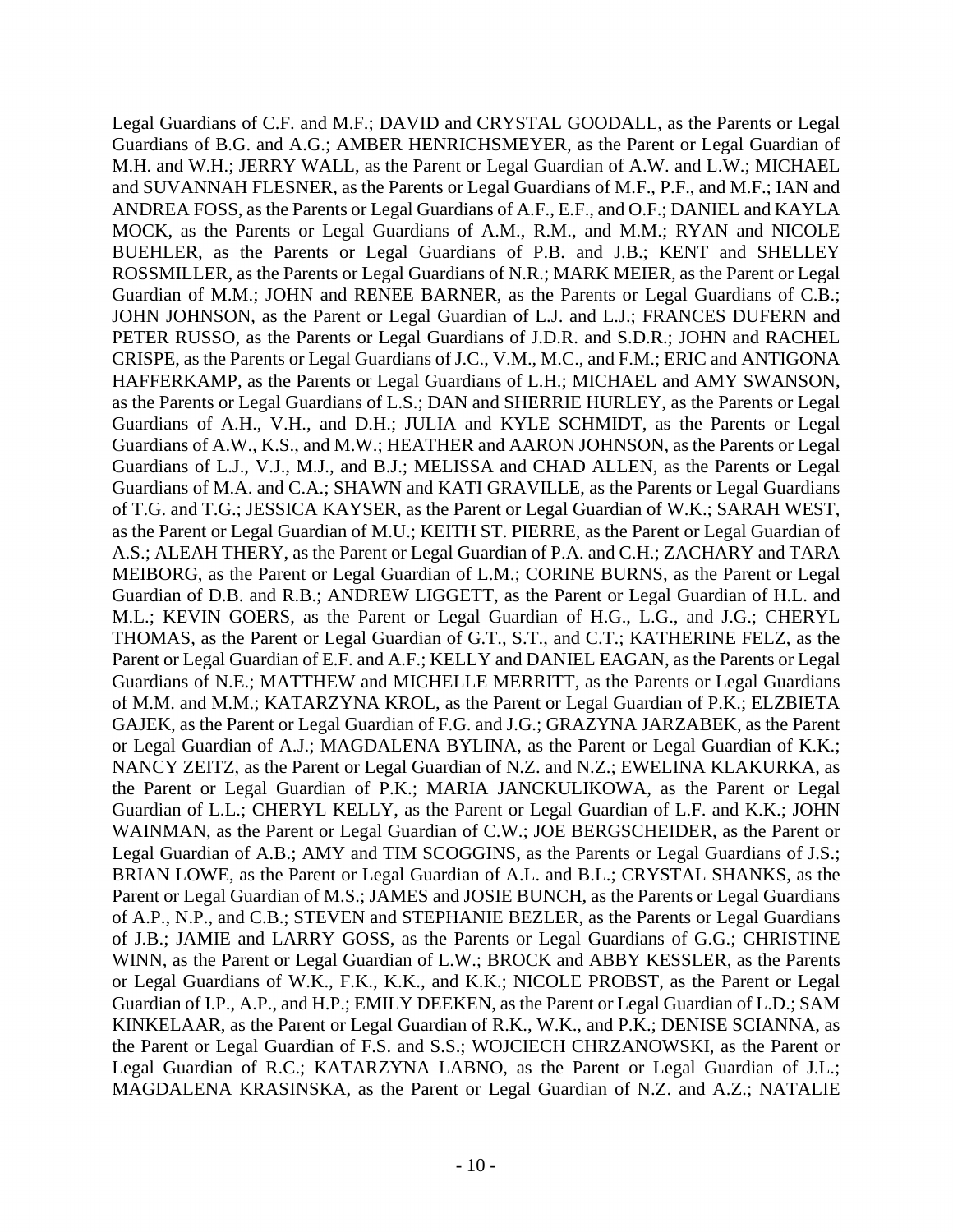SCOTT ATKINS and DEANNA HITCHENS, as the Parents or Legal Guardians of A.A.; as the Parents or Legal Guardians of A.P.; SAMANTHA REDMAN, as the Parent or Legal H.T. and O.T.; ROD and DARCI WASHAUSEN, as the Parents or Legal Guardians of J.W., N.W., Guardians of L.P.; AMANDA and MATTHEW BARRY, as the Parents or Legal Guardians of THORPE, as the Parent or Legal Guardian of J.T., A.T., and H.T.; LUKE MAYNARD, as the Parent or Legal Guardian of B.M., A.M., and M.M.; ERIC McCLELLAND, as the Parent or Legal Guardian of B.M. and M.M.; KENNY BEAL, as the Parent or Legal Guardian of O.B. and M.B.; MATT WOODWORTH, as the Parent or Legal Guardian of O.C., O.W., and O.W., TYLER SHAFFER, as the Parent or Legal Guardian of W.S.; BRAD KOENIG, as the Parent or Legal Guardian of G.K.; JEFF OHNEMUS, as the Parent or Legal Guardian of E.O. and W.O.; JOHN and LAURA MacNEIL, as the Parents or Legal Guardians of W.M.; DAWN and WILLIAM WEINMAN, as the Parents or Legal Guardians of L.W., L.W., and Y.W.; DAVID and ERICA FALCIONE, as the Parents or Legal Guardians of A.F.; VIRGINIA and CHRISTOPHER FOSTER, as the Parents or Legal Guardians of J.F., M.F., and B.F.; DANIELLE and DENNIS RUTLEDGE, as the Parents or Legal Guardians of A.R.; LORI and CHRIS AKINS, as the Parents or Legal Guardians of C.A.; REGAN DEERING, as the Parent or Legal Guardian of C.D. and L.D.; ANDREA WATKINS, as the Parent or Legal Guardian of C.L.; ANDREW SLOAN, as the Parent or Legal Guardian of E.S. and L.S.; JOSHUA and MEGAN WILLIAMS, as the Parents or Legal Guardians of E.W. and E.W.; EDDIE LANE, as the Parent or Legal Guardian of B.L.; DANIEL and LAURA JONES, as the Parents or Legal Guardians of M.J., E.J., M.J., and E.J.; ASHLEY HOLLAND, as the Parent or Legal Guardian of T.S.; BETH ANN ORRELL, as the Parent or Legal Guardian of B.O.; ZACHARY and TARA MEIBORG, as the Parents or Legal Guardians of R.M. and W.M.; ELAINE OWENS, as the Parent or Legal Guardian of D.O. and M.G.; SHELLY REED, as the Parent or Legal Guardian of S.R.; DOUG and DENISE DUITSMAN, as the Parents or Legal Guardians of K.D. and C.D.; SEAN ROBINSON, as the Parent or Legal Guardian of E.R.; BRIAN McAFEE, as the Parent or Legal Guardian of B.M. and A.M.; AUTUMN MEIER, as the Parent or Legal Guardian of R.M. and Z.M.; AMY HONER, as the Parent or Legal Guardian of A.B., T.B., and A.H.; JAMEY HARTLEY, as the Parent or Legal Guardian of C.H., K.H., M.H., and M.H.; ALEX BAKER, as the Parent or Legal Guardian of G.B. and W.B.; WESLEY BELLINGER, as the Parent or Legal Guardian of L.B.; JEFF and HEATHER GREGORY, as the Parents or Legal Guardians of M.G. and J.G.; BRIAN and JENNA PARKINS, Guardian of K.R. and H.R.; ADAM and CANDACE SEIDL, as the Parents or Legal Guardians of S.S., E.S., and K.S.; BRANDON and BRITTANY TEEL, as the Parents or Legal Guardians of T.T., E.T., and K.H.; BRYAN and LACEY THIRTYACRE, as the Parents or Legal Guardians of and P.W.; TERRY and DONNA CROSSIN, as the Parents or Legal Guardians of A.C.; JOSH and LAURA POTTS, as the Parents or Legal Guardians of E.P.; GRANT and JENNIFER COATS, as the Parents or Legal Guardians of J.C. and A.C.; JENNY BROWN and NOAH KLINKHARDT, as the Parents or Legal Guardians of J.K. and T.K.; CHAD CROSSIN and JORDAN ABBOTT, as the Parents or Legal Guardians of M.C., J.C., B.C., and J.W.; BRIAN KELLY, as the Parent or Legal Guardian of G.K. and T.K.; RYAN FOLEY, as the Parent or Legal Guardian of B.F. and A.F.; TONI WEBER, as the Parent or Legal Guardian of O.W. and M.W.; SHEENA MILLER, as the Parent or Legal Guardian of D.S., Z.S., and K.S.; HOLLY and RICH DIAL, as the Parents or Legal Guardians of E.C., E.C., and B.D.; JORDAN RUEBUSH, as the Parent or Legal Guardian of K.R. and D.R.; JEFF TEE, as the Parent or Legal Guardian of B.T.; TIFFANY PLATE, as the Parent or Legal Guardian of R.P.; ALISIA and ETHAN PITTMAN, as the Parents or Legal B.B.; SUZANNE FREY, as the Parent or Legal Guardian of J.F. and D.F.; BRIAN and KIM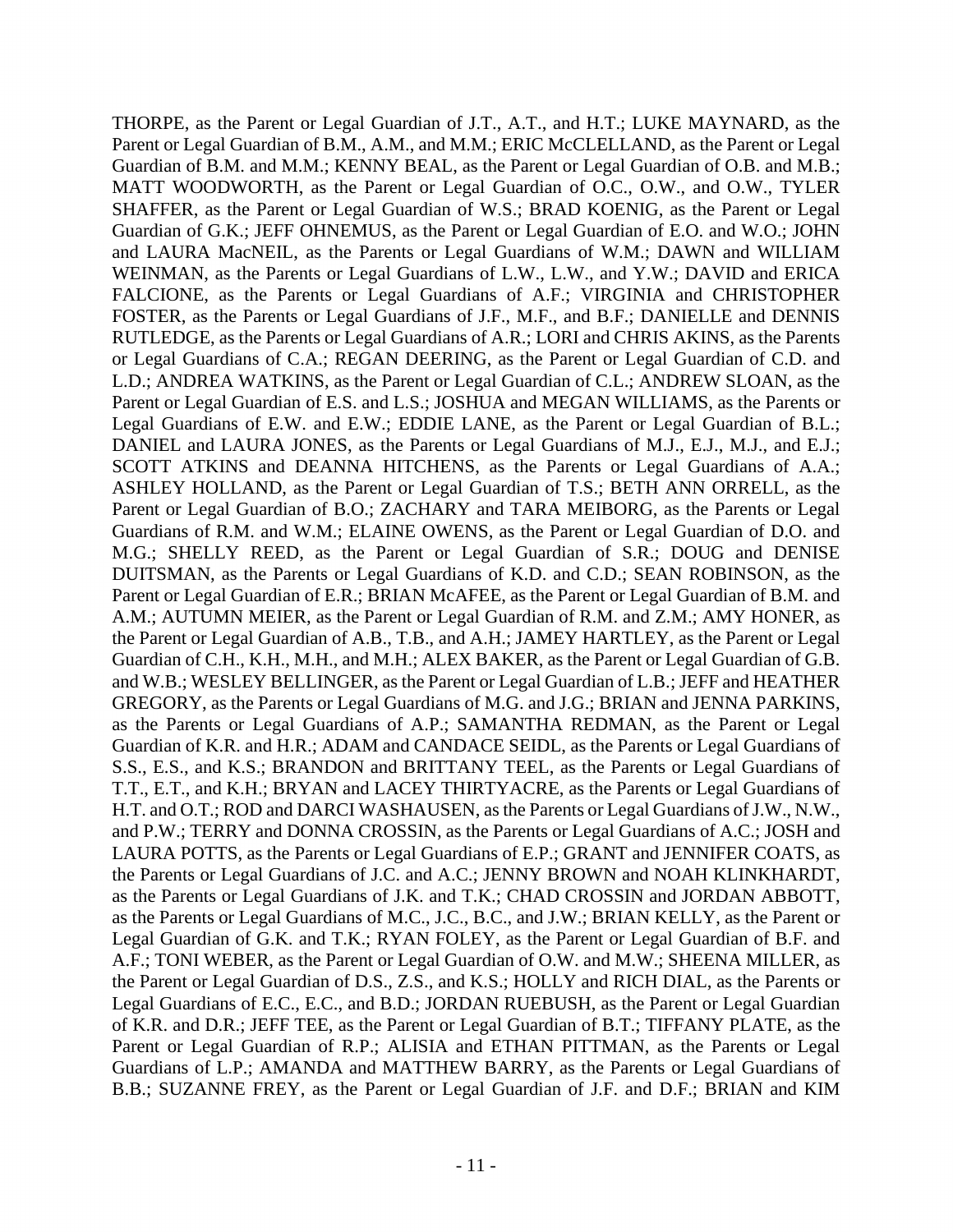Parents or Legal Guardians of G.Z., K.Z., and J.Z.; RYAN BLAIR, as the Parent or Legal Guardian as the Parent or Legal Guardian of R.P.; HEATHER GREGAR, as the Parent or Legal Guardian KELLY BALL, as the Parent or Legal Guardian of V.B.; FREDERICK and MEGAN ROKEY, as the Parents or Legal Guardians of C.R.; SHANNON and CHRISTIE ROCKE, as the Parents or of N.S.; MICHAEL and MELINDA HARTTER, as the Parents or Legal Guardians of O.H. and SCHUETTE, as the Parents or Legal Guardians of N.S.; TRAVIS and CARLA ZANGER, as the of J.B., J.B., and J.B.; ANNA and DANIEL MOWEN, as the Parents or Legal Guardians of C.M. and J.M.; GREGORY and TINA WAGNER, as the Parents or Legal Guardians of V.W.; ERIN CAMPBELL, as the Parent or Legal Guardian of A.C., C.C., and R.C.; DANA SUMMERS, as the Parent or Legal Guardian of L.S.; JULIE HUBLY, as the Parent or Legal Guardian of K.H. and L.H.; NATE and HOLLI HENRICHS, as the Parents or Legal Guardians of L.H. and B.H.; DAVID and VALERIE BLUME, as the Parents or Legal Guardians of H.B.; NICOLE and BRYAN NESTER, as the Parents or Legal Guardians of J.N.; JOSEPH and OLIVIA GRIFFIN, as the Parents or Legal Guardians of J.G. and J.G.; MEGAN GUTHRIE and GEORGE TRUE, as the Parents or Legal Guardians of H.T. and D.G.; SEAN and SHANDI ELLIOT, as the Parents or Legal Guardians of L.E., L.E., and L.E.; PATRICK and ALIZABETH MURPHY, as the Parents or Legal Guardians of L.M. and H.M.; JAROD and ELIZABETH ELLIOT, as the Parents and Legal Guardians of P.E. and E.E.; JAMMIE SCHAER, as the Parent or Legal Guardian of C.S., G.S., and W.S.; JENNIFER RICE, as the Parent or Legal Guardian of G.R., L.R., G.R., and B.R.; KATIE VREELAND, as the Parent or Legal Guardian of P.V.; KERRI ARMSTRONG, as the Parent or Legal Guardian of P.A., R.A., and J.A.; MELISSA LAMEKA, as the Parent or Legal Guardian of C.L. and C.L.; MIKE KOCHANSKI and DANA CELAR, as the Parents or Legal Guardians of S.K. and L.K.; KAREN SWEARINGEN, as the Parent or Legal Guardian of S.S.; RACHAEL GIANTOMASSO, as the Parent or Legal Guardian of R.G.; WILLIAM and DAWN WEINMAN, as the Parents or Legal Guardians of V.W.; TONY and BETH ALWARDT, as the Parents or Legal Guardians of Z.A. and L.A.; ZACHARY and JACQUELINE TAYLOR, as the Parents or Legal Guardians of K.T.; ANDREA BALDI, as the Parent or Legal Guardian of M.B.; TOM and GEANNA IAQUINTA, as the Parents or Legal Guardians of A.I.; CRYSTAL CASPER, of A.G. and A.G.; DEB TROTTIER, as the Parent or Legal Guardian of B.T. and E.T.; REBECCA KRUEGER, as the Parent or Legal Guardian of J.K. and P.K.; JESSICA THOMPSON, as the Parent or Legal Guardian of A.T.; MELISSA CURRY, as the Parent or Legal Guardian of A.C.; WILLIAM DALTON, as the Parent or Legal Guardian of M.D., M.D., and B.D.; STEPHANIE THOMPSON, as the Parent or Legal Guardian of D.T. and A.T.; ERIKA McGREGORY, as the Parent or Legal Guardian of E.M. and W.M.; HEATHER ALBERTI, as the Parent or Legal Guardian of D.A. and B.A.; LORI and THOMAS DILLON, as the Parents or Legal Guardians of J.D. and S.D.; JASON LASSILA, as the Parent or Legal Guardian of A.L.; AMY and STEVE RYSER, as the Parents or Legal Guardians of T.R. and J.R.; DRUE and ERIN KAMPMANN, as the Parents or Legal Guardians of A.K. and H.K.; RUDY RUDSELL, as the Parent or Legal Guardian of A.R.; JULIE and PHIL CONNELLY, as the Parents or Legal Guardians of T.C. and H.C.; DEBRA BARBER, as the Parent or Legal Guardian of K.R.; ERIN HUGHES, as the Parent or Legal Guardian of K.F. and V.F.; YENAE STEVENS, as the Parent or Legal Guardian of R.D.; SHANE and TARA BALDUCCI, as the Parents or Legal Guardians of K.B., K.B., and K.B.; Legal Guardians of H.R.; JOSHUA and MEGAN STEVENS, as the Parents or Legal Guardians M.H.; MATTHEW and TIFFANY WIEGAND, as the Parents or Legal Guardians of T.W.; TERESA JESION, as the Parent or Legal Guardian of D.J.; JOANNA and PATRICK MARSHALL, as the Parents or Legal Guardians of J.M., E.M., and C.M.; ANITA BRYNIARSKI,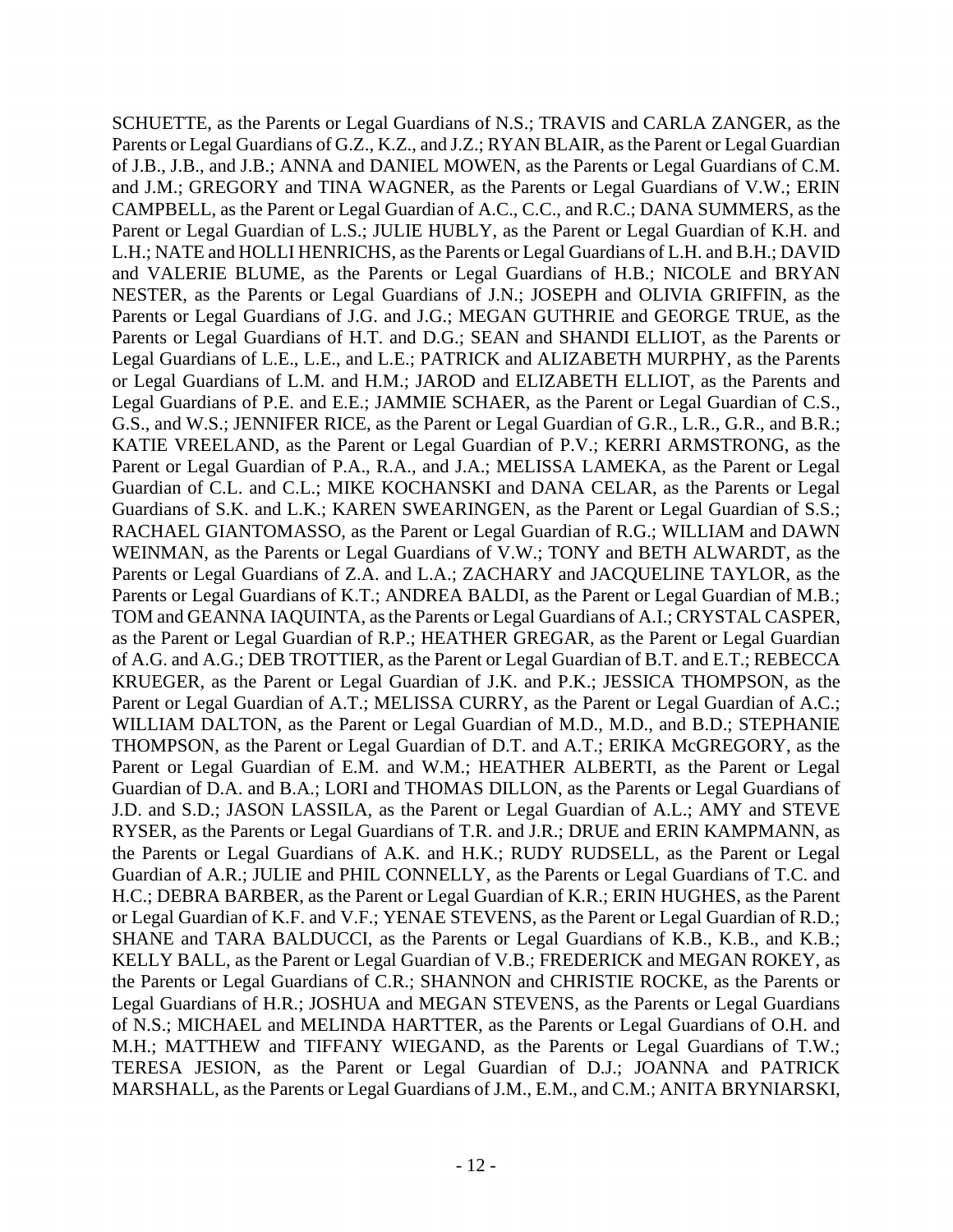the Parent or Legal Guardian of M.S. and V.S.; JOANNE COOK, as the Parent or Legal Guardian ERICA MILITELLO, as the Parent or Legal Guardian of H.B. and O.B.; CULLEY DOTSON, as Guardian of S.C.; BENJAMIN HORTENSTINE and DANA SMEDLEY-HORTENSTINE, as the as the Parents or Legal Guardians of C.S.; STEVEN ST. LOUIS, as the Parent or Legal Guardian Guardian of H.G.; ANNA FILONENKO, as the Parent or Legal Guardian of A.F.; ANTHONY and KRISTINA BENCHER, as the Parents or Legal Guardians of C.B.; MATTHEW and TARA TREBELHORN, as the Parents or Legal Guardians of M.T. and E.T.; DAVE and ERICA as the Parent or Legal Guardian of Z.F.; DANUTA DUDAS, as the Parent or Legal Guardian of A.D.; AGNIESZKA ZAJDA, as the Parent or Legal Guardian of M.P.; DOROTA KAWULA, as of A.C.; RONI QUINN, as the Parent or Legal Guardian of J.L.; TORY KAUFMAN, as the Parent or Legal Guardian of P.K.; CHRISTINA FLESNER, as the Parent or Legal Guardian of L.T.; MARK and MELISSA CLARK, as the Parents or Legal Guardians of M.C.; ALAN and BROOKE RICHARDSON, as the Parents or Legal Guardians of S.R.; BRAD WILLIAMS, as the Parent or Legal Guardian of R.W. and R.W.; ANNA and DARREN CHAPMAN, as the Parent or Legal Guardians of R.C. and W.C.; DANIELLE and JOSHUA WILSON, as the Parents or Legal Guardians of D.W., J.W., M.W., and J.W.; JONATHAN DOLBEARE, as the Parent or Legal Guardian of B.D. and B.D.; SCOTT and KARA HADEN, as the Parents or Legal Guardians of M.H. and N.H.; CARRIE and STEVEN RICE, as the Parents or Legal Guardians of E.R., A.R., and A.R.; MARIO VICARI, as the Parent or Legal Guardian of F.V.; JENNIFER WALSH, as the Parent or Legal Guardian of S.D. and M.D.; JESSICA ROEMER, as the Parent or Legal Guardian of M.M. and M.M.; CULLEY and JENNY DOTSON, as the Parents or Legal Guardians of B.D.; the Parent or Legal Guardian of C.D. and B.D.; NICOLE GIAMPAOLI, as the Parent or Legal Guardian of G.G.; GEOFFREY CRABTREE, as the Parent or Legal Guardian of L.C.; GARY PHELPS, as the Parent or Legal Guardian of D.P.; ROBERT COLLMAN, as the Parent or Legal Parents or Legal Guardians of S.H. and T.H.; KYLE and KELISHA CLARK, as the Parents or Legal Guardians of K.W. and K.W.; CODY and STEPHANIE HILL, as the Parents or Legal Guardians of C.H., K.H., and K.H.; JOSH MILLER, as the Parent or Legal Guardian of M.M. and L.M.; NICK and SUSAN OTTO, as the Parents or Legal Guardians of T.O. and O.O.; LUCAS and JENNIFER HUTCHISON, as the Parents or Legal Guardians of O.H. and L.H.; SEAVER SISLER, as the Parent or Legal Guardian of B.S.; MATTHEW and JESSICA COWMAN, as the Parents or Legal Guardians of L.C., J.C., and A.C.; CHRISTOPHER and CRYSTAL VAVRINEK, of J.S. and S.S.; RANDALL DAVIS, as the Parent or Legal Guardian of R.D.; LISA SHENOY, as the Parent or Legal Guardian of M.B. and N.B.; BRANDY BENNETT, as the Parent or Legal SCHRADER, as the Parents or Legal Guardians of I.S.; THOMAS and AMBER BENNER, as the Parents or Legal Guardians of L.B. and L.B.; GREGORY WALKER, as the Parent or Legal Guardian of A.W.; JO and EMILY TRONE, as the Parents or Legal Guardians of T.T. and T.T.; AMY ANDERSON, as the Parent or Legal Guardian of E.L. and A.L.; TOM McMURREN, as the Parent and Legal Guardian of R.M. and L.M.; ZACH and EMILY FLETCHER, as the Parents or Legal Guardians of T.F., A.C., and D.F.; CASSEY and ANDREW OLSON, as the Parents or Legal Guardians of M.L.; AMY SNYDER, as the Parent or Legal Guardian of E.S. and E.S.; KATEY and TOBIAS RESPASS, as the Parents or Legal Guardians of J.R. and G.R.; MARCELLINA STUART, as the Parent or Legal Guardian of K.S.; BRYAN and JENNIE HAMILTON, as the Parents or Legal Guardians of D.H.; TIMOTHY and ALICIA O'CONNELL, as the Parents or Legal Guardians of T.O., A.O., and D.O.; CATHERINE COLEMAN and DAVE HINES, as the Parents or Legal Guardians of M.H. and N.H.; ALEX and WENDY ZAVIDSON, as the Parents or Legal Guardians of S.Z. and I.Z.; BRYAN MIEDEL, as the Parent or Legal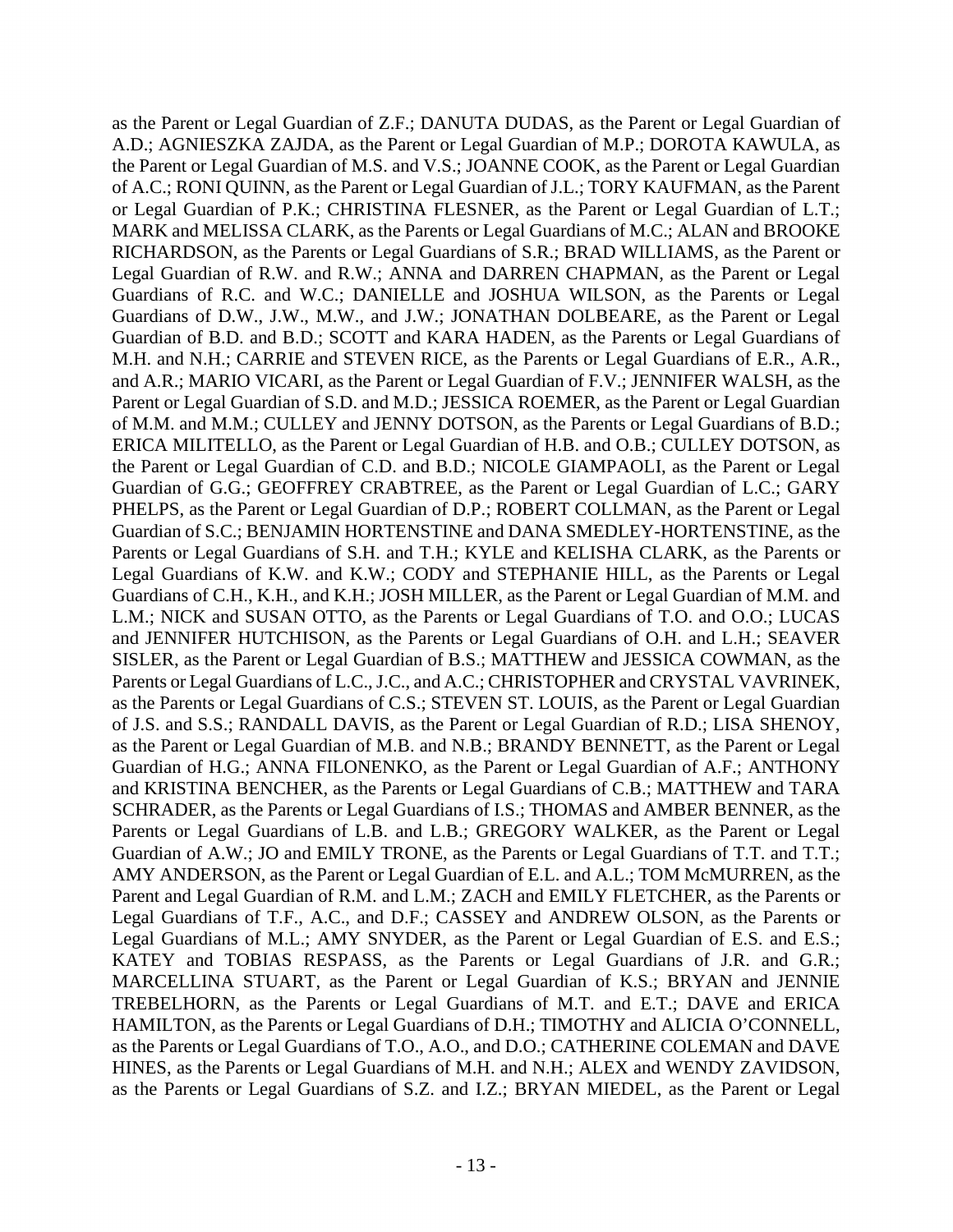D.B.; JAY ROSKAMP, as the Parent or Legal Guardian of K.R.; JAMES TRIPP, as the Parent or BIANCO, as the Parent or Legal Guardian of C.B. and M.B.; IWONA PIWOWARCZYK, as the Guardian of P.S.; KENNETH HOUSTON, as the Parent or Legal Guardian of M.H.; AMANDA BYRNE, as the Parent or Legal Guardian of N.B.; ERICKA AROCHO, as the Parent or Legal and BETHANY BURDICK, as the Parents or Legal Guardians of T.B., T.B., and T.B.; JOSEPH Parents or Legal Guardians of J.B. and E.B.; IAN and CALLY CARROLL, as the Parents or Legal Guardian of C.M., M.M., and F.M.; DAVID and JULIE SOHMER, as the Parents or Legal Guardians of C.S.; DANIELLE KRUEP, as the Parent or Legal Guardian of T.P.; JOVANA YARBER, as the Parent or Legal Guardian of B.Y. and A.Y.; NICHOLAS BRIDGES, as the Parent or Legal Guardian of W.B.; AARON HAIGOOD, as the Parent or Legal Guardian of L.H.; DUSTIN BIGGS, as the Parent or Legal Guardian of E.B.; KRYSTAL SCHMITT, as the Parent or Legal Guardian of C.S.; RANDY ROSS, as the Parent or Legal Guardian of M.R., M.R., and M.R.; JOSHUA HARDIN, as the Parent or Legal Guardian of J.H.; RYAN and ADRIENNE JACQUOT, as the Parents or Legal Guardians of P.J. and Q.J.; JASON JACQUOT, as the Parent or Legal Guardian of L.J.; JEFF FERGUSON, as the Parent or Legal Guardian of J.F.; ROB HYMES, as the Parent or Legal Guardian of A.H.; LINDSEY BROWN LEE, as the Parent or Legal Guardian of T.B., J.B., and K.B.; JASON BEELER, as the Parent or Legal Guardian of Legal Guardian of H.T.; PAULINA KRASNIEWSKA-WORWA, as the Parent or Legal Guardian of M.W.; CATHERINE DAVIS as the Parent or Legal Guardian of S.D.; NICOLE PELZMAN, as the Parent or Legal Guardian of L.P.; GRACE GACEK, as the Parent or Legal Guardian of A.G. and I.G.; MARIOLA KLIMEK, as the Parent or Legal Guardian of O.K. and A.K.; ANNA KOMPERDA, as the Parent or Legal Guardian of M.K. and D.K.; ALEKSANDRA STYCZYNSKI, as the Parent or Legal Guardian of M.S., S.S., and M.S.; JORGE MORENO, as the Parent or Legal Guardian of A.M., K.M., and M.M.; JEFF and MEGAN CROTTY, as the Parents or Legal Guardians of J.C. and K.C.; AMANDA CROTTY, as the Parent or Legal Guardian of V.M.; DANIEL and LESLIE MACIN, as the Parents or Legal Guardians of J.M. and V.M.; BRYAN and LINDSEY KENNY, as the Parents or Legal Guardians of P.K.; RICHARD Parent or Legal Guardian of O.P., G.P., and N.P.; JOANNA SZKLARZ, as the Parent or Legal and WERNER STEENVOORDEN, as the Parents or Legal Guardians of L.S. and S.S.; KATIE Guardian of S.A. and J.A.; JASON HEDENSCHOUG, as the Parent or Legal Guardian of L.H., R.H., and E.H.; TERESA BRYNIARSKI, as the Parent or Legal Guardian of J.B. and A.B.; CHRISTINA SPILOTRO, as the Parent or Legal Guardian of G.S. and L.S.; LIZZETTE JIMENEZ, as the Parent or Legal Guardian of A.R., S.R., and N.R.; RITA KROPLEWSKI, as the Parent or Legal Guardian of T.K. and A.K.; AUDREY HALL, as the Parent or Legal Guardian of M.H. and R.H.; BRIANE SKIEN, as the Parent or Legal Guardian of G.S. and M.S.; CAROLINE and ANDREW O'KELLY, as the Parents or Legal Guardians of C.O. and S.O.; SUMMER RODHOUSE, as the Parent or Legal Guardian of R.H., R.H., and C.H.; MATT and HANNAH RODHOUSE, as the Parents or Legal Guardians of R.R., R.R., R.R., R.R., K.R., P.A., and T.A.; ZACH and JESSICA CARNES, as the Parents or Legal Guardians of K.M. and B.M.; JUSTIN and KARI BURSE, as the Parents or Legal Guardians of M.B., K.M., M.M., and K.B.; WILLIAM DANIELS, as the Parent or Legal Guardian of M.D.; JOSEPH and TRACI BUCHANAN, as the Guardians of L.C.; BRENDAN HEHIR, as the Parent or Legal Guardian of S.H., J.H., and E.H.; JOHN BLAHUSIAK, as the Parent or Legal Guardian of J.B. and J.B.; TIMOTHY FALCONIO, as the Parent or Legal Guardian of K.F.; VIRGINIA MARAFFINO, as the Parent or Legal Guardian of J.M. and R.M.; LORI RODRIGUEZ, as the Parent or Legal Guardian of D.R.; THERESA GUDITIS, as the Parent or Legal Guardian of J.G. and J.G.; NATHANIEL CHESNA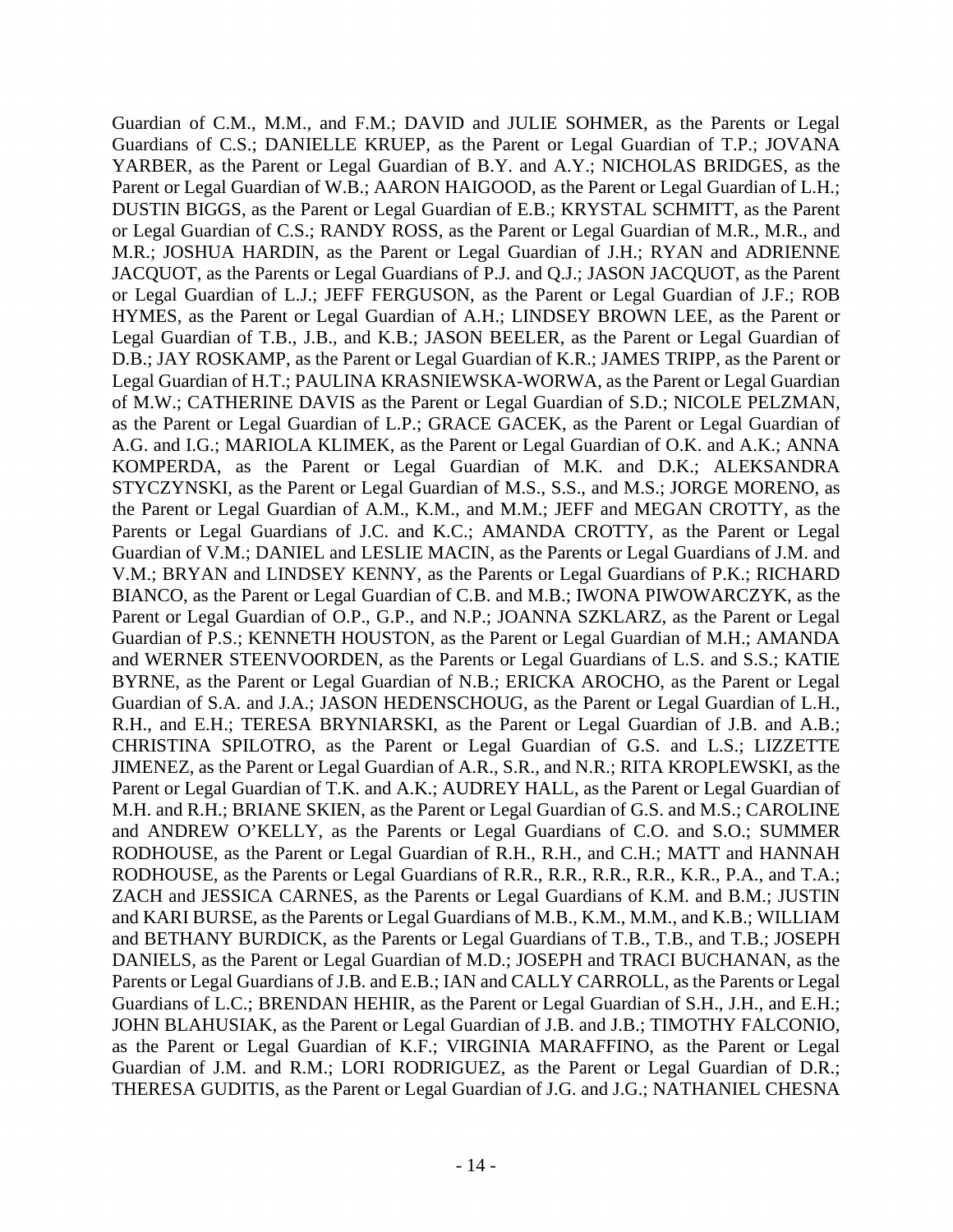CHISLER, as the Parent or Legal Guardian of C.C. and E.C.; KELSEY MONTOYA, as the Parent and COLLEE PRENDEVILLE, as the Parents or Legal Guardians of E.C. and J.C.; SHARON McGUIRE, as the Parent or Legal Guardian of E.M. and J.M.; RENEE GHENCIU, as the Parent or Legal Guardian of A.G., V.G., and N.G.; BEATA HYLA, as the Parent or Legal Guardian of C.H. and J.H.; NICOLE SAMARDZIJA, as the Parent or Legal Guardian of P.S.; KASIA WITOWSKI, as the Parent or Legal Guardian of P.W.; CANDACE BAINTER, as the Parent or Legal Guardian of C.H. and C.H.; REBECCA OLSEN, as the Parent or Legal Guardian of C.K. and C.K.; CHRISTY FOSTER, as the Parent or Legal Guardian of K.F.; KRISTA and MARK WING, as the Parents or Legal Guardians of P.W.; WILLIAM CALE and CARRIE GILBERT, as the Parents or Legal Guardians of J.G., A.G., T.G., and K.C.; COURTNEY WILLIAMS, as the Parent or Legal Guardian of C.S.; PATRICK and CORTNEY SCHEIDT, as the Parents or Legal Guardians of H.S.; JESSICA and ROBERT HERZOG, as the Parents or Legal Guardians of C.H., R.H., and C.H.; ANDREA and MARC PATLA, as the Parents or Legal Guardians of E.P. and G.P.; JOSEPH and LAUREN BATOHA, as the Parents or Legal Guardians of R.K.; STEVEN and KRISTIN LAKEN, as the Parents or Legal Guardians of K.L. and K.L.; JILL and JOSEPH BERSCHEID, as the Parents or Legal Guardians of J.B., M.B., B.B., Z.B., and E.B.; CHRISTINA JEPSEN, as the Parent or Legal Guardian of L.J.; ANDREW CLER, as the Parent or Legal Guardian of M.C.; JUSTIN RADEMACHER, as the Parent or Legal Guardian of H.R.; JOHN FRANZEN, as the Parent or Legal Guardian of D.F., C.F., and S.F.; BENJAMIN BANGERT, as the Parent or Legal Guardian of L.B.; CHRISTINA CARPENTER, as the Parent or Legal Guardian of T.C.; BRAD EVANS, as the Parent or Legal Guardian of C.E.; MICHAEL BUHR. as the Parent or Legal Guardian of H.B. and C.B.; NICOLE WELLS, as the Parent or Legal Guardian of J.W. and N.W.; AMY RYAN, as the Parent or Legal Guardian of H.R., H.R., and H.R.; MALLORY or Legal Guardian of A.M. and A.M.; ASHLEY McQUEEN, as the Parent or Legal Guardian of J.O., R.M., L.M., and D.M.; JENNIFER SWINGLER, as the Parent or Legal Guardian of K.S. M.S., and M.T.; DAVID SLAGEL, as the Parent or Legal Guardian of S.S.; KELLI VAGASKY, as the Parent or Legal Guardian of B.J.; DONALD SPENARD, as the Parent or Legal Guardian of T.S. and N.S.; BEAU POPEJOY, as the Parent or Legal Guardian of C.P. and K.P.; ANDREA GERBER, as the Parent or Legal Guardian of L.C. and A.L.; JACKIE DAVIS, as the Parent or Legal Guardian of A.D. and C.D.; HEATH and JORDAN SMITH, as the Parents or Legal Guardians of W.S., R.S., and B.S.; SUZANNE RIFE, as the Parent or Legal Guardian of L.R. and L.R.; AMBER LAUDERDALE-RUSH and ALEC RUSH JR., as the Parents or Legal Guardians of G.R. and G.R.; SHERRY PITCHFORD, as the Parent or Legal Guardian of G.P.; MATTHEW and ERICA TURLEY, as the Parents or Legal Guardians of H.T.; ZACHARY MAHER, as the Parent or Legal Guardian of O.M., G.M., and E.M.; JEFFREY HODEL, as the Parent or Legal Guardian of A.H.; JASON HODEL, as the Parent or Legal Guardian of S.H. and N.H.; ROBEY SHUCK, as the Parent or Legal Guardian of A.S., M.S., S.S., and J.S.; CASSIE KNEPP, as the Parent or Legal Guardian of D.K., H.K., C.K., and W.K.; TYLER SCHICK, as the Parent or Legal Guardian of E.S. and V.S.; TIMOTHY PRICE, as the Parent or Legal Guardian of J.P.; CASSIE KENNELL, as the Parent or Legal Guardian of K.K., C.K., and K.K.; DANIELLE PARRILLI-JODISON, as the Parent or Legal Guardian of A.J. and X.J.; EDWARD BENANTE JR., as the Parent or Legal Guardian of N.B.; DARLENE BREHMER, as the Parent or Legal Guardian of K.O. and K.O.; SARAH ZIEGLER, as the Parent or Legal Guardian of H.Z.; JOANNA HEINSOHN, as the Parent or Legal Guardian of F.H.; DANIELLE PRICE, as the Parent or Legal Guardian of M.P., E.P., and L.P.; JENNIFER EDWARDS-STEFFANI, as the Parent or Legal Guardian of S.S. and J.S.; MICHELLE WHITLOW, as the Parent or Legal Guardian of L.W.;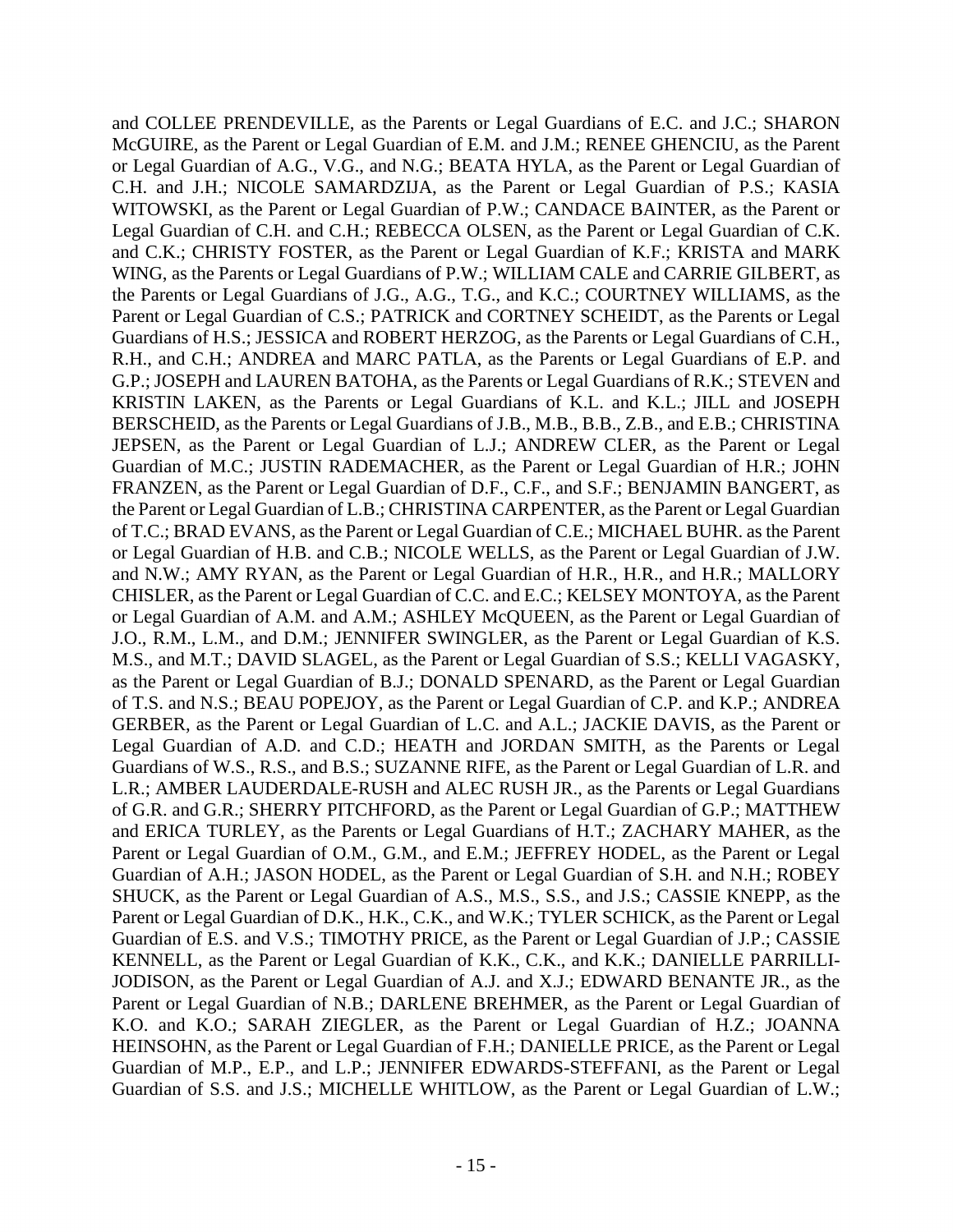Guardian of S.T.; MICHELLE and BRYAN PTAK, as the Parents or Legal Guardians of E.P.; C.C.; JAY and MOLLIE VANDERLAAN, as the Parents or Legal Guardians of R.V.; PATRICIA STEFANIE and GEORGE THOMAS, as the Parents or Legal Guardians of C.T. and M.T.; PAM BRIDGET STARK, as the Parent or Legal Guardian of E.S.; JENNI SCHMARJE, as the Parent or Legal Guardian of M.S., J.S., and F.S.; AIDAN TANGEROSE, as the Parent or Legal Guardian of D.T.; NORMA and BILL JAY, as the Parents or Legal Guardians of C.J.; ERICA KENNEDY, as the Parent or Legal Guardian of J.B., A.K., and E.K.; ROBERT GALLIER, as the Parent or Legal Guardian of M.G., J.G., and R.G.; MARCI GRINDLEY, as the Parent or Legal Guardian of E.G. and J.C.; STEVE YANCY, as the Parent or Legal Guardian of R.Y.; ANDREA GILBERT, as the Parent or Legal Guardian of M.G. and A.G.; LISA FRERICHS, as the Parent or Legal Guardian of M.F.; DEBORAH TENDER, as the Parent or Legal Guardian of J.T.; ERIC and SARA PESSMAN, as the Parents or Legal Guardians of D.P. and M.P.; KYLE and MAGEN FOLK, as the Parents or Legal Guardians of E.F., E.F., and L.F.; JEREMY and MARLA WIERSEMA, as the Parents or Legal Guardians of M.W. and H.W.; TONY and SHANNON HUIZENGA, as the Parents or Legal Guardians of Q.H.; RHETT WILBORN and COURTNEY WANDER, as the Parents or Legal Guardians of A.W.; JULIA LUNDSTROM, as the Parent or Legal Guardian of N.L.; KIMBERLY MANTZOROS, as the Parent or Legal Guardian of N.M.; HEIDI and MATT KELLER, as the Parents or Legal Guardians of A.K. and G.K.; MELANIE and CASEY DEVORE, as the Parents or Legal Guardians of C.D.; SARAH BISAILLON, as the Parent or Legal Guardian of B.D. and A.B.; LEE and ALYSSA LAMONTAGNE, as the Parents or Legal Guardians of K.M. and M.M.M.; BRITTANY and MICHAEL SARTAIN, as the Parents or Legal Guardians of B.S.; TERRY and WENDY KENT, as the Parents or Legal Guardians of C.K., G.K., L.K., and E.K.; CHRIS and ALLISON HOLM, as the Parents or Legal Guardians of B.H.; CINDY DENAULT, as the Parent or Legal Guardian of J.D.; MARY THEISEN, as the Parent or Legal DEBORAH NOEL, as the Parent or Legal Guardian of Z.B.; COLLEEN MALLOY, as the Parent or Legal Guardian of A.S. and S.S.; SEAN PIAZZA, as the Parent or Legal Guardian of J.P.; REBECCA REILLY, as the Parent or Legal Guardian of S.R.; MONIKA CASEY, as the Parent or Legal Guardian of A.C.; KAREN KROLL, as the Parent or Legal Guardian of K.K. and J.K.; NELDA MUNOZ, as the Parent or Legal Guardian of F.M.; MALGORZATA McGONIGAL, as the Parent or Legal Guardian of K.Z.; MARK CISON, as the Parent or Legal Guardian of T.C. and WILSON, as the Parent or Legal Guardian of J.W. and J.W.; KELLY CONWAY, as the Parent or Legal Guardian of K.C., J.C.; VICTOR CUEBAS, as the Parent or Legal Guardian of Y.C.; ELISABETH FRANZEN, as the Parent or Legal Guardian of M.F. and T.F.; LAUREN MOORE, as the Parent or Legal Guardian of A.M. and A.M.; DANIELLE FREEMAN, as the Parent or Legal Guardian of E.F., J.F., and M.F.; GRAZYNA SERAFIN, as the Parent or Legal Guardian of L.S.; JUSTYNA KOTARSKI, as the Parent or Legal Guardian of J.K.; LAURA and JOHN MacNEIL, as the Parents or Legal Guardians of L.M. and T.M.; JARED and JANET BARKER, as the Parents or Legal Guardians of D.B.; STEPHEN and BRANDY MALLOW, as the Parents or Legal Guardians of L.M., E.M., and C.M.; JASON and HEATHER SOVIAR, as the Parents or Legal Guardians of B.S.; ANNA and DANIEL STAAB, as the Parents or Legal Guardians of S.S.; HEIDI and JASON KEMPIAK, as the Parents or Legal Guardians of E.K. and F.K.; JENNIFER and RYAN ZYDEK, as the Parents or Legal Guardians of B.R. and B.Z.; GINGER and HUGH MITCHELL, as the Parents or Legal Guardians of J.M.; MICHELLE SALATO, as the Parent or Legal Guardian of A.S. and S.S.; SHARON FITZGERALD, as the Parent or Legal Guardian of C.F. and L.F.; BROOKE MURPHY, as the Parent or Legal Guardian of J.M., E.M., and L.M.; LIESER, as the Parent or Legal Guardian of E.L.; CHRISTINA BRETZ, as the Parent or Legal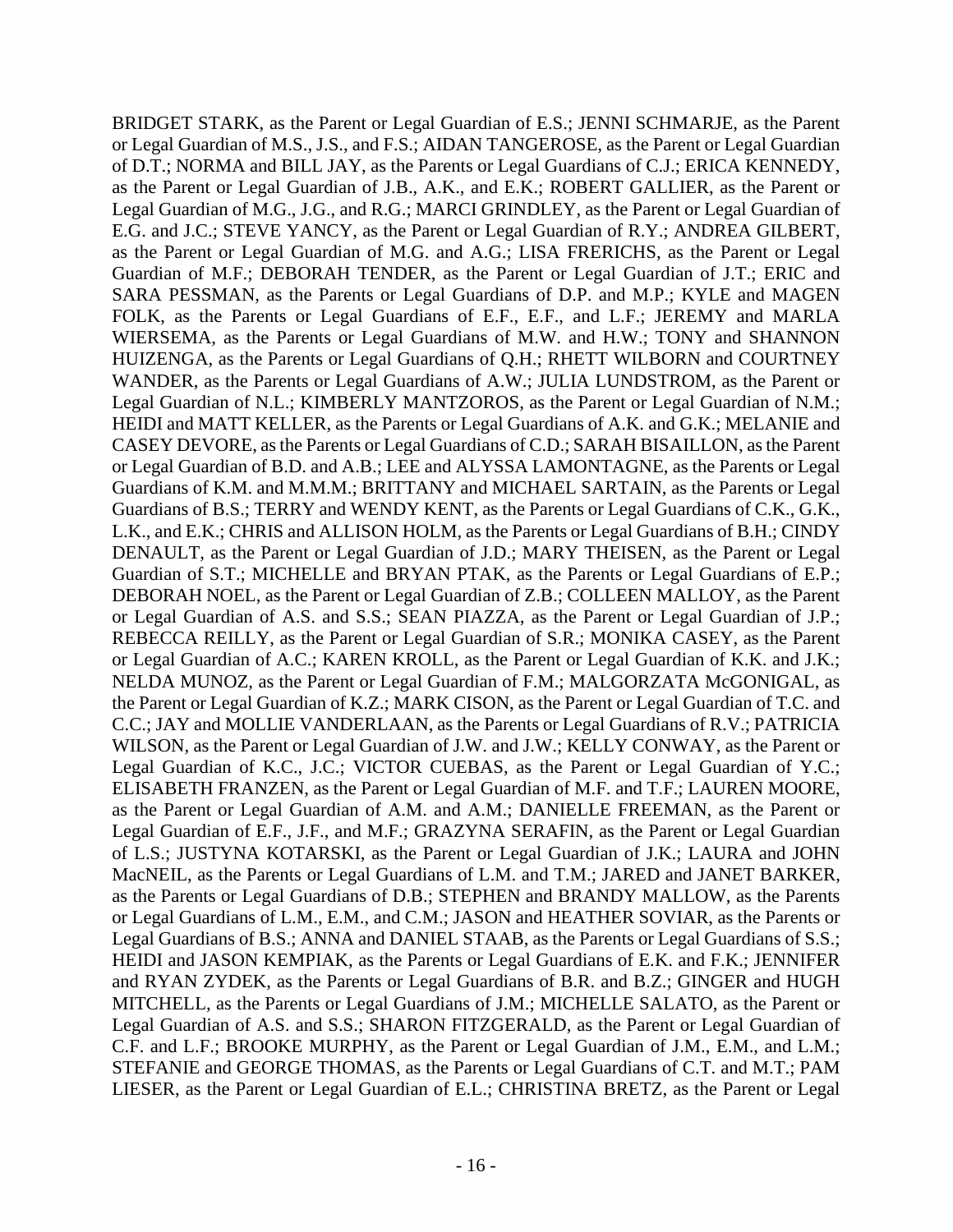C.D.; SHANE YEARIAN, as the Parent or Legal Guardian of G.Y.; JEANNIE and NICK KUSTER, as the Parent or Legal Guardian of K.K.; JEANINE DHANS, as the Parent or Legal Guardian of A.B.; ASHLEE WHITE, as the Parent or Legal Guardian of M.W., G.W., and B.W.; TIFFANY CORNELL, as the Parent or Legal Guardian of P.C., H.C., and L.C.; LISA RAPHAEL, as the Parent or Legal Guardian of L.R. and M.R.; JENNIFER NAZLIAN, as the Parent or Legal Guardian of J.N.; MICHELLE CASAZZA, as the Parent or Legal Guardian of Z.C. and J.C.; RICHARD COX, as the Parent or Legal Guardian of M.C.; GREG and NEELIE PANOZZO, as the Parents or Legal Guardians of D.P.; KATHY KIGER, as the Parent or Legal Guardian of L.K.; JESUS and KELLY VERA, as the Parents or Legal Guardians of M.V.; STEPHEN and JESSICA TURNER, as the Parents or Legal Guardians of M.T.; AMANDA GUNTER, as the Parent or Legal Guardian of J.G.; PETER and LANAE HUANG, as the Parents or Legal Guardians of G.H., S.H., S.H., and S.H.; ANDREW WAGENBACH, as the Parent or Legal Guardian of R.W.; THERESA BOYT, as the Parent or Legal Guardian of R.B. and M.B.; JUSTIN FRANCIS, as the Parent or Legal Guardian of M.F.; ZACHARY OGLESBY, as the Parent or Legal Guardian of L.O.; JASON DEATHERAGE, as the Parent or Legal Guardian of N.D. and P.D.; BRENT WOLFE, as the Parent or Legal Guardian of A.W., K.W., and L.W.; GREG SCHMIDT, as the Parent or Legal Guardian of K.S.; RYAN BROMBERGER, as the Parent or Legal Guardian of E.B.; SAAM HAAG, as the Parent or Legal Guardian of C.H.; DEB DUBIS FOSTER, as the Parent or Legal Guardian of D.F.; LACEY RAPP, as the Parent or Legal Guardian of I.W.; STEVE FRIERDRICH, as the Parent or Legal Guardian of C.F.; NATE DONOVAN, as the Parent or Legal Guardian of HASKINS, as the Parents or Legal Guardians of A.H., S.H., and L.H.; KATHERINE and CHRISTOPHER MARNELL, as the Parents or Legal Guardians of G.M. and S.M.; AMY MADDEN, as the Parent or Legal Guardian of B.M. and B.M.; DOROTHY MARTIN, as the Parent or Legal Guardian of S.M. and Q.M.; SHELLY PERKOWSKI, as the Parent or Legal Guardian of T.P. and V.P.; LAURA HOIS, as the Parent or Legal Guardian of R.H.; KEVIN Guardian of G.W.; JERRAN WIELGUS, as the Parent or Legal Guardian of C.B.; TANYA DUNCAN, as the Parent or Legal Guardian of D.D. and D.D.; SENECA POPOVICH, as the Parent or Legal Guardian of L.P.; DARREN POSING, as the Parent or Legal Guardian of J.P.; THOMAS and HEIDI WILLIAMS, as the Parents or Legal Guardians of N.W. and C.W.; JENNIFER and BRIAN HART, as the Parents or Legal Guardians of J.H. and B.H.; TODD and LAUREL BRAUNSCHWEIG, as the Parents or Legal Guardians of L.B., L.B., J.B., and C.B.; KRISTINA JUHL, as the Parent or Legal Guardian of M.J.; KEITH KINZEL, as the Parent or Legal Guardian of B.K.; BRITLYN CAIN, as the Parent or Legal Guardian of L.C.; SHANNON FAST, as the Parent or Legal Guardian of T.G. and A.F.; SCOTT and PATTI BULANDA, as the Parents or Legal Guardians of C.B.; EWA and KRZYSZTOF WOJCIK, as the Parents or Legal Guardians of A.W. and A.W.; MALGORZATA and PIOTR OLSZANSKI, as the Parents or Legal Guardians of M.O. and M.O.; ALINA LAURIE and STEVEN HECKARD, as the Parents or Legal Guardians of R.H., G.H., and N.H.; TOM and ANETA KOPACZ, as the Parents or Legal Guardians of P.K. and A.K.; EWA and KRZYSZTOF WOJCIK, as the Parents or Legal Guardians of K.W. and T.W., RENATA PARYS, as the Parent or Legal Guardian of D.L. and J.L.; AGNIESZKA BATALIA, as the Parent or Legal Guardian of E.B.; RENEE CHLENHARDT, as the Parent or Legal Guardian of A.S.; GEORGE BASIS, as the Parent or Legal Guardian of C.B.; CODY RANKIN, as the Parent or Legal Guardian of S.R.; GARRY RIGHTNOWAR, as the Parent or Legal Guardian of W.R.; ZACHARY TRAVOUS, as the Parent or Legal Guardian of J.T.; RUSSELL WIELT, as the Parent or Legal Guardian of J.W.; CHRISTOPHER HOLLOWAY, as the Parent or Legal Guardian of I.H.; JEREMY SNEED, as the Parent or Legal Guardian of K.S.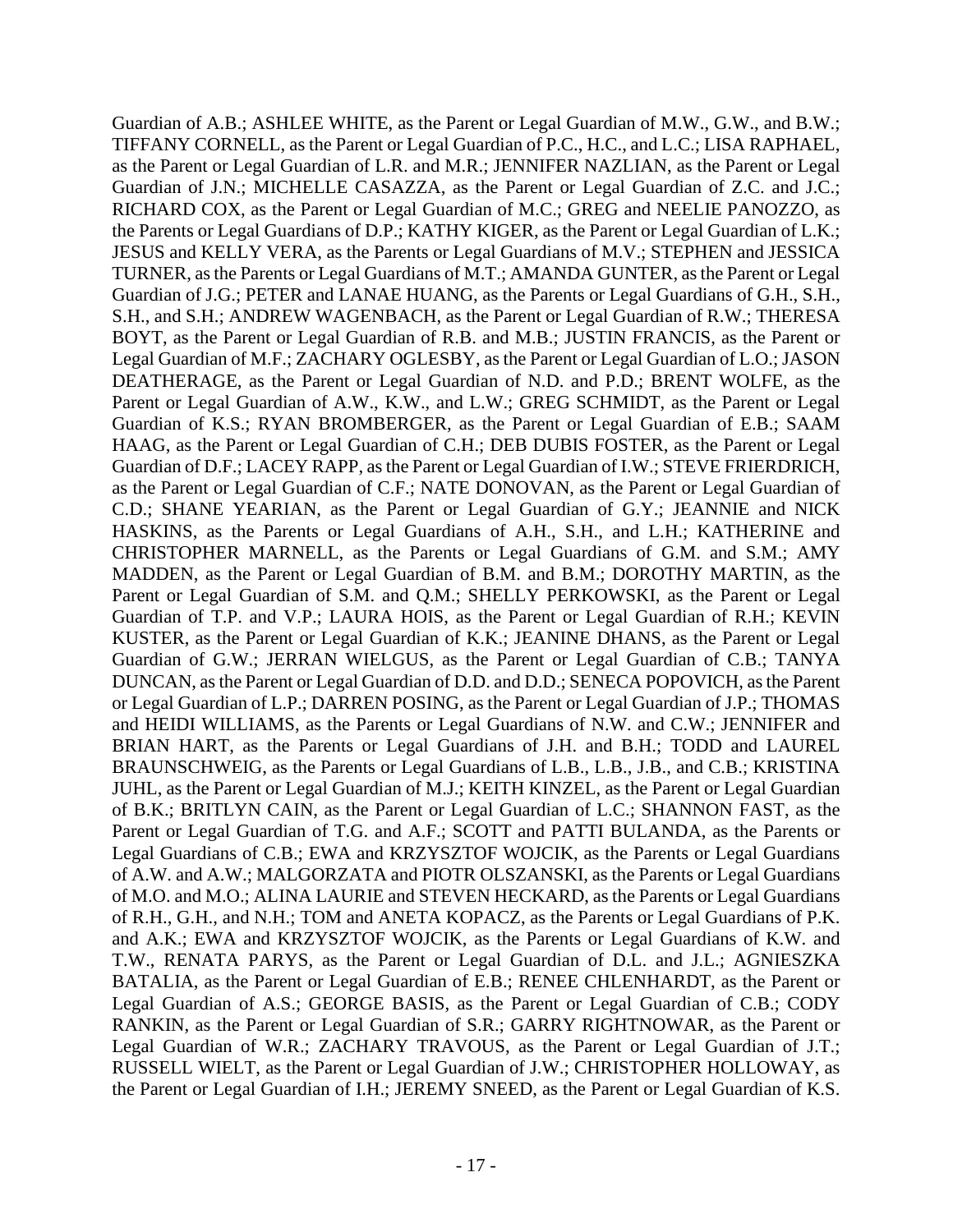as the Parents or Legal Guardians of K.W. and K.W.; SCOTT and ANNA ALLEN, as the Parents the Parent or Legal Guardian of A.R. and A.R.; SYLVIA WROBEL, as the Parent or Legal A.O. and A.O.; REBECCA ENGLESE, as the Parent or Legal Guardian of D.E., J.E., and V.E.; and J.S.; ROBERT PHELPS, as the Parent or Legal Guardian of K.P., K.P., and K.P.; LARRY JOHNSON JR., as the Parent or Legal Guardian of T.J.; BRENT DYCHE, as the Parent or Legal Guardian of D.D.; GRETCHEN VANCE, as the Parent or Legal Guardian of K.V. and B.V.; ERIC LARSON, as the Parent or Legal Guardian of J.L. and T.L.; RANDI KILKENNY, as the Parent or Legal Guardian of H.K. and R.K.; CASSANDRA OWEN, as the Parent or Legal Guardian of G.O. and E.O.; KARA and JOEL ROOSA, as the Parents or Legal Guardians of M.R.; JENNY MILLER, as the Parent or Legal Guardian of C.M. and C.M.; STEPHANIE GEERTS, as the Parent or Legal Guardian of A.G. and T.G.; TROY and KELLY HARMS, as the Parents or Legal Guardians of M.H., M.H., E.H., and T.H.; AMANDA HARRIS, as the Parent or Legal Guardian of B.H.; BRENT and TRACI KELLY, as the Parents or Legal Guardians of M.K., A.K., K.K., and C.K.; LANDON GOLLIDAY, as the Parent or Legal Guardian of E.G. and E.G.; JOSHUA and LAURA GRAY, as the Parents or Legal Guardians of A.G.; KEVIN and KRISTEN WHEATLEY, or Legal Guardians of N.H. and S.A.; JOSEPH and KIMBERLY HOLT, as the Parents or Legal Guardians of W.H.; JESSIE and JON LIEFER, as the Parents or Legal Guardians of W.L. and M.L.; LUKE SIMPSON and GLENNDA NAEGER, as the Parents or Legal Guardians of C.S., C.S., and C.S.; ELI AUBUCHON, as the Parent or Legal Guardian of L.A. and F.A.; JAMI PAPENBERG, as the Parent or Legal Guardian of H.P. and E.P.; CHRIS DIEMERT, as the Parent or Legal Guardian of A.D. and C.D.; GINA MONTROY, as the Parent or Legal Guardian of J.M. and J.M.; PAT MUELLER, as the Parent or Legal Guardian of K.M. and M.M.; DUSTIN KOLWEIER, as the Parent or Legal Guardian of K.K. and S.K.; CATHERINE A. O'SHEA, as the Parent or Legal Guardian of R.O.; MELANIE HEDGEPETH, as the Parent or Legal Guardian of Z.H.; TINA NEISLER, as the Parent or Legal Guardian of E.N.; JARED and AMANDA KURTH, as the Parent or Legal Guardian of A.K.; DANIELLE and RYAN KEUCH, as the Parents or Legal Guardians of J.K., M.K., and R.K.; JODI BRUNO, as the Parent or Legal Guardian of R.S. and Z.S.; HEIDI FULLRIEDE, as the Parent or Legal Guardian of J.H. and M.H.; DANIELLE GRENCIK as the Parent or Legal Guardian of K.T., L.T., and S.T.; VANESSA ROSSOLILLE, as Guardian of C.W. and D.W.; RENATA GAL, as the Parent or Legal Guardian of G.G. and E.G.; MARTYNA KLAK, as the Parent or Legal Guardian of M.K.; AGATA BAFIA, as the Parent or Legal Guardian of E.B. and A.B.; KATARZYNA KACZMARCZYK, as the Parent or Legal Guardian of N.K. and J.K.; KINGA WROBEL, as the Parent or Legal Guardian of M.W., B.W., and K.W.; HALINA KOMPERDA, as the Parent or Legal Guardian of N.K.; WERONIKA PARDOL, as the Parent or Legal Guardian of M.G. and C.G.; SUZANNE SIAS, as the Parent or Legal Guardian of C.S.; HEATHER WHITE, as the Parent or Legal Guardian of C.P.; MIKE REID, as the Parent or Legal Guardian of S.P.; JEANA and SEAN MOORE, as the Parents or Legal Guardians of A.M., C.M., and J.M.; TERRA ORSENO, as the Parent or Legal Guardian of CORINA GOMEZ, as the Parent or Legal Guardian of M.G. and N.G.; JESSICA SCHNELL, as the Parent or Legal Guardian of D.S., N.S., and B.S.; JASON and MELISSA KEIRS, as the Parents or Legal Guardians of T.M.; NICHOLAS and BRANDI GEHRS, as the Parents or Legal Guardians of G.G. and H.G.; STEPHANIE MORELAND, as the Parent or Legal Guardian of E.M.; ROBERT and KIM GRAVES, as the Parents or Legal Guardians of K.G.; NATHAN C. and BARBARA J. THOMPSON, as Parents or Legal Guardians of G.T.; MARK and EMILY HUGHES, as the Parents or Legal Guardians of G.H. and L.H.; MATTHEW ALLEN; ROBYN GAUBATZ; JARVIA BRYANT; TRACI GORNICK; RAECHEL MAYBERRY-REIDY;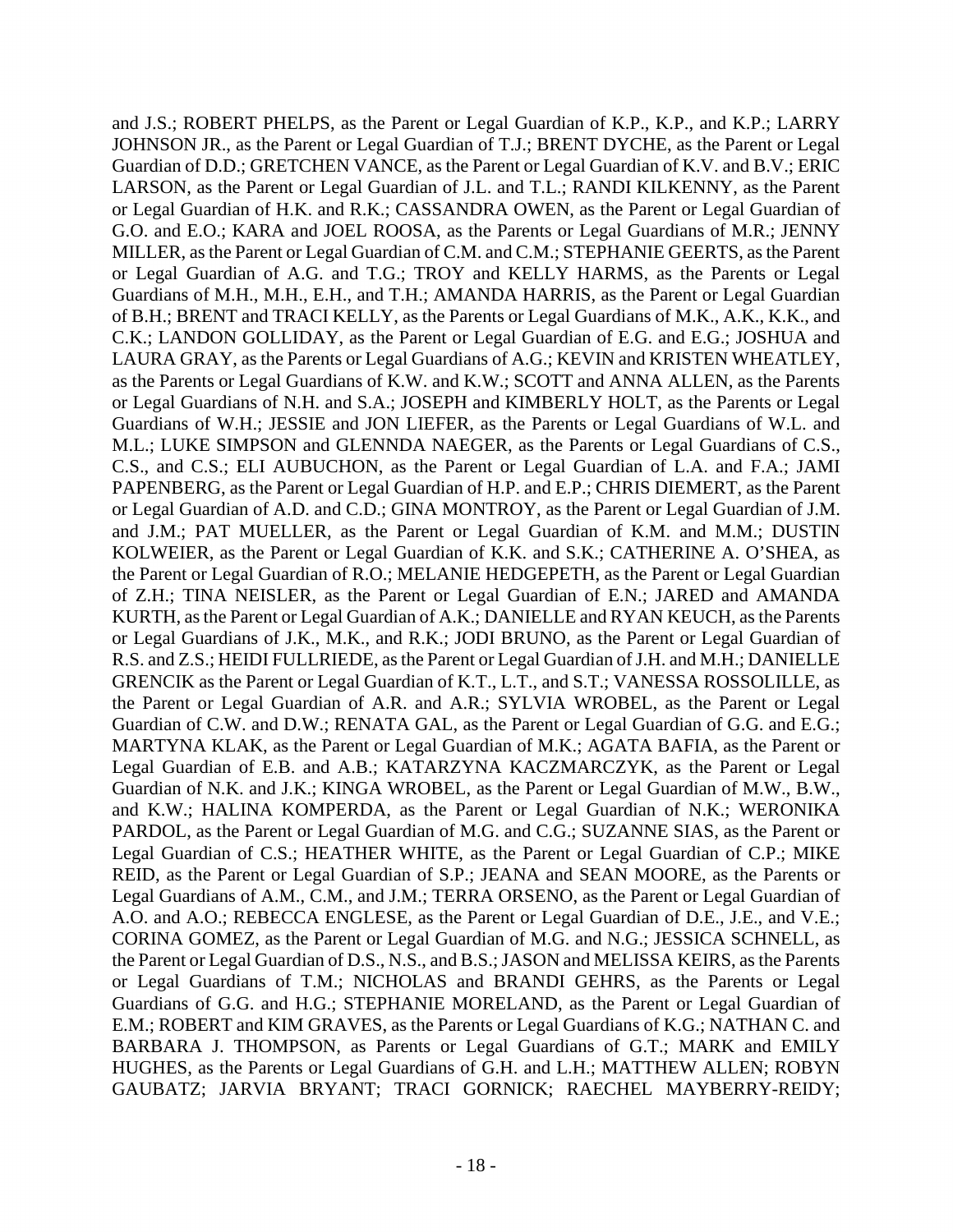CHRISTINE DERKACY; PATRICIA POTOCKI; JOY SEPUT; REBECCA VANT; DORYL TOMAIN-O'LEAR; MERISSA PETERS; BETH WORMHOUDT; MICHELE FIGGNS; JANET BLADE; MICHELLE NEAL; DARLA MAHAFFEY; ALICIA McCLURE; ALLYCIA HVEZDA; AMY ZACKARY; LAURA CLARK; DAWN SOMA; STEPHANIE MYERS; CARA BLEVINS; DEBORAH HALSTEAD; KELLIE REINKE; COURTNEY VOOGT; BREANNA GOBER; CHRISTA WHETSTONE; MICAH ERZINGER; LISA M. FOSTER; STEPHANIE SCHWAPPACH; JEANETTE ADAMICK; LINDA BERG; SAMANTHA HELLRUNG; ZACHARY BONEBREAK; LENA CARRILLO; ASHLEY RAFALIN; YALILA ASSRIA-HERRERA; MARGARITA MAYAS; MARY KELLY; VANESSA RODRIGUEZ; SARAH FRANCIS; ROXANNE PRICE; JENNIFER LINCOLN; GENE MITCHELL II; MELISSA TANNER; MICHELLE ROMAINE; LISA WOLFE; KIMBERLY MAHER; ABRAM ZELLER; KELLI THOMPSON; KIMBERLY HALVERSON; GERALD BERGER; KATHERINE TOERING; BARBARA WERTZ; DEANNA HORTON; JENNIFER BAER; WILLIAM TROUTT; NICOLE POTTHAST; MICHAWL LINDEN; RENEE WELCH; KARI ACUFF; STEPHANIE MODAFF; BARBARA KENSEK; JEANNE PUSKARIC; AMY CLEVER; DESIREE RODRIQUEZ; HEIDI KELLER; AMY SCHWAB; JULIE FOX; HEATHER NELSON; KATHERINE FELZ; COLLEEN CASHMORE; STEPHANI DONALDSON; TOM OLLER; FAITH ROBINSON; CHRIS STEVENS; STEPHANIE STOYANOFF; MELISSA TEBBE; CHRISTINA BECKER; VICKI BRIDGES; JESSICA GREEN; AMBER STEPHENS; KIMBERLY SMOOT; RYAN JUGAN; KADENCE KOEN; ERICA THOMPSON; and ROBERT TELGER.

## *Defendants*

 300, a Body Politic and Corporate; THE BOARD OF EDUCATION OF ANTIOCH THE BOARD OF EDUCATION OF COMMUNITY UNIT SCHOOL DISTRICT CONSOLIDATED SCHOOL DISTRICT 34, a Body Politic and Corporate; THE BOARD OF EDUCATION OF COLLINSVILLE SCHOOL DISTRICT 10, a Body Politic and Corporate; THE BOARD OF EDUCATION OF CARROLLTON COMMUNITY SCHOOL DISTRICT 1, a Body Politic and Corporate; THE BOARD OF EDUCATION OF CONSOLIDATED HIGH SCHOOL DISTRICT 230, a Body Politic and Corporate; THE BOARD OF EDUCATION OF CUMBERLAND COMMUNITY UNIT SCHOOL DISTRICT 77, a Body Politic and Corporate; THE BOARD OF EDUCATION OF DUNLAP COMMUNITY UNIT SCHOOL DISTRICT 323, a Body Politic and Corporate; THE BOARD OF EDUCATION OF MATTOON COMMUNITY UNIT SCHOOL DISTRICT 2, a Body Politic and Corporate; THE BOARD OF EDUCATION OF JERSEY COMMUNITY UNIT SCHOOL DISTRICT 100, a Body Politic and Corporate; THE BOARD OF EDUCATION OF INDIAN PRAIRIE SCHOOL DISTRICT 204, a Body Politic and Corporate; THE BOARD OF EDUCATION OF TOWNSHIP HIGH SCHOOL DISTRICT 211, a Body Politic and Corporate; THE BOARD OF EDUCATION OF HIGHLAND COMMUNITY UNIT SCHOOL DISTRICT 5, a Body Politic and Corporate; THE BOARD OF EDUCATION OF HAMILTON CENTRAL CONSOLIDATED SCHOOL DISTRICT 328, a Body Politic and Corporate; THE BOARD OF EDUCATION OF GLENVIEW COMMUNITY CONSOLIDATED SCHOOL DISTRICT 34, a Body Politic and Corporate; THE BOARD OF EDUCATION OF LOMBARD SCHOOL DISTRICT 44, a Body Politic and Corporate; THE BOARD OF EDUCATION OF CRYSTAL LAKE COMMUNITY CONSOLIDATED SCHOOL DISTRICT 47, a Body Politic and Corporate; THE BOARD OF EDUCATION OF COMMUNITY HIGH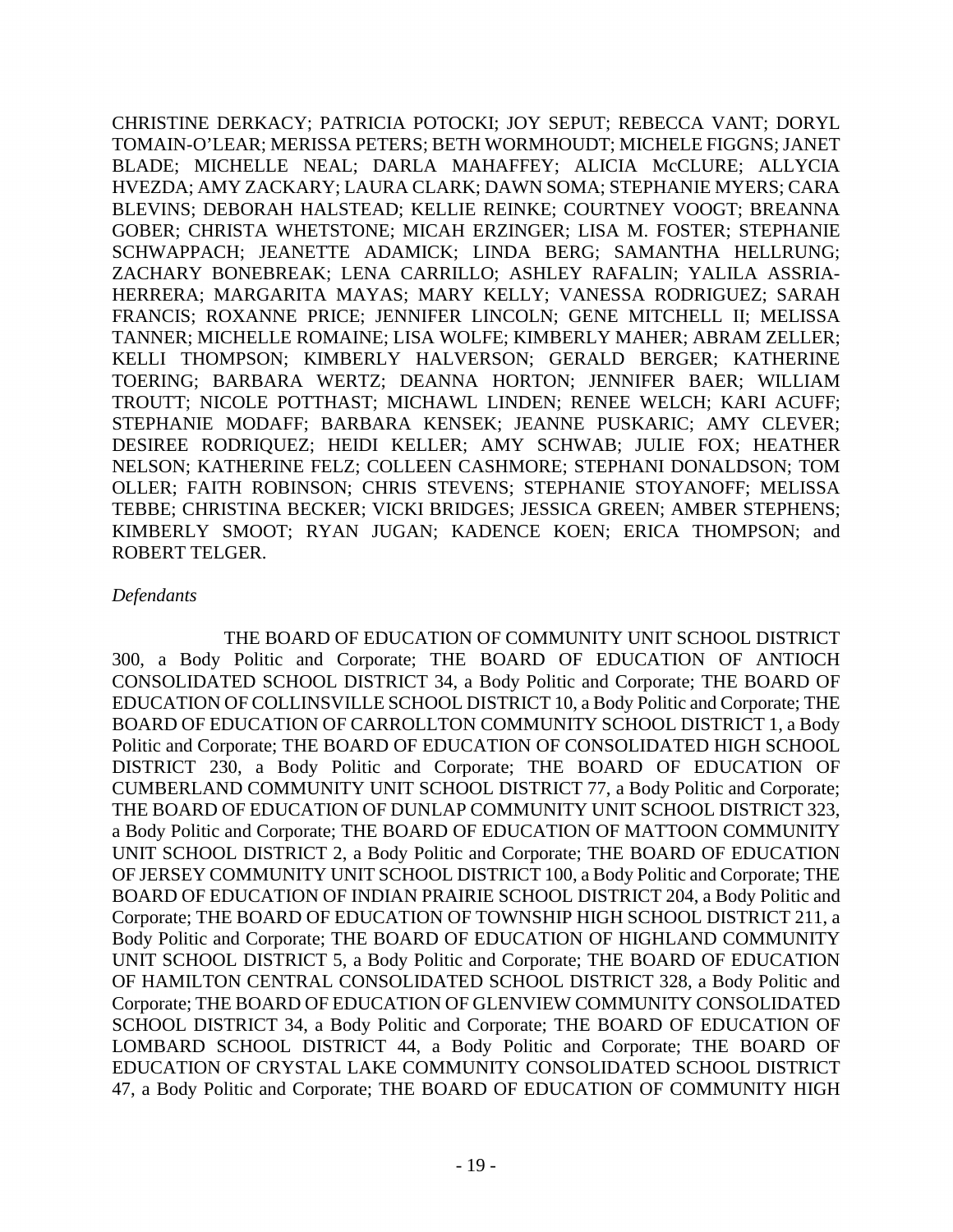and Corporate; THE BOARD OF EDUCATION OF NORTH PALOS SCHOOL DISTRICT 117, COMMUNITY UNIT SCHOOL DISTRICT 7, a Body Politic and Corporate; THE BOARD OF COMMUNITY UNIT SCHOOL DISTRICT 4, a Body Politic and Corporate; THE BOARD OF SCHOOL DISTRICT 155, a Body Politic and Corporate; THE BOARD OF EDUCATION OF MINOOKA CENTRAL CONSOLIDATED SCHOOL DISTRICT 201, a Body Politic and Corporate; THE BOARD OF EDUCATION OF MOUNT PULASKI COMMUNITY UNIT SCHOOL DISTRICT 23, a Body Politic and Corporate; THE BOARD OF EDUCATION OF NAPERVILLE COMMUNITY UNIT SCHOOL DISTRICT 203, a Body Politic and Corporate; THE BOARD OF EDUCATION OF NEW LENOX SCHOOL DISTRICT 122, a Body Politic a Body Politic and Corporate; THE BOARD OF EDUCATION OF PIKELAND COMMUNITY UNIT SCHOOL DISTRICT 10, a Body Politic and Corporate; THE BOARD OF EDUCATION OF PORTA COMMUNITY UNIT SCHOOL DISTRICT 202, a Body Politic and Corporate; THE BOARD OF EDUCATION OF SANDWICH COMMUNITY UNIT SCHOOL DISTRICT 430, a Body Politic and Corporate; THE BOARD OF EDUCATION OF MANHATTAN SCHOOL DISTRICT 114, a Body Politic and Corporate; THE BOARD OF EDUCATION OF TRICO COMMUNITY UNIT SCHOOL DISTRICT 176, a Body Politic and Corporate; THE BOARD OF EDUCATION OF WATERLOO COMMUNITY UNIT SCHOOL DISTRICT 5, a Body Politic and Corporate; THE BOARD OF EDUCATION OF WILMINGTON COMMUNITY UNIT SCHOOL DISTRICT 209U, a Body Politic and Corporate; THE BOARD OF EDUCATION OF WOODLAND COMMUNITY CONSOLIDATED SCHOOL DISTRICT 50, a Body Politic and Corporate; THE BOARD OF EDUCATION OF WORTH SCHOOL DISTRICT 127, a Body Politic and Corporate; THE BOARD OF EDUCATION OF YORKVILLE COMMUNITY UNIT SCHOOL DISTRICT 115, a Body Politic and Corporate; THE BOARD OF EDUCATION OF BELVIDERE COMMUNITY UNIT SCHOOL DISTRICT 100, a Body Politic and Corporate; THE BOARD OF EDUCATION OF BOND COUNTY COMMUNITY UNIT SCHOOL DISTRICT 2, a Body Politic and Corporate; THE BOARD OF EDUCATION OF CENTRAL COMMUNITY UNIT SCHOOL DISTRICT 3, a Body Politic and Corporate; THE BOARD OF EDUCATION OF CARY COMMUNITY CONSOLIDATED SCHOOL DISTRICT 26, a Body Politic and Corporate; THE BOARD OF EDUCATION OF EDWARDSVILLE EDUCATION OF HONONEGAH COMMUNITY HIGH SCHOOL DISTRICT 207, a Body Politic and Corporate; THE BOARD OF EDUCATION OF HUNTLEY COMMUNITY SCHOOL DISTRICT 158, a Body Politic and Corporate; THE BOARD OF EDUCATION OF ILLINI WEST HIGH SCHOOL DISTRICT 307, a Body Politic and Corporate; THE BOARD OF EDUCATION OF INDIAN SPRINGS SCHOOL DISTRICT 109, a Body Politic and Corporate; THE BOARD OF EDUCATION OF JACKSONVILLE SCHOOL DISTRICT 117, a Body Politic and Corporate; THE BOARD OF EDUCATION OF JASPER COUNTY COMMUNITY UNIT DISTRICT 1, a Body Politic and Corporate; THE BOARD OF EDUCATION OF MEDINAH SCHOOL DISTRICT 11, a Body Politic and Corporate; THE BOARD OF EDUCATION OF EDUCATION OF METAMORA TOWNSHIP HIGH SCHOOL DISTRICT 122, a Body Politic and Corporate; THE BOARD OF EDUCATION OF MT. ZION COMMUNTY UNIT SCHOOL DISTRICT 3, a Body Politic and Corporate; THE BOARD OF EDUCATION OF ODIN PUBLIC SCHOOL DISTRICT 772, a Body Politic and Corporate; THE BOARD OF EDUCATION OF PATOKA COMMUNITY UNIT SCHOOL DISTRICT 100, a Body Politic and Corporate; THE BOARD OF EDUCATION OF PRAIRIE HILL COMMUNITY CONSOLIDATED SCHOOL DISTRICT 133, a Body Politic and Corporate; THE BOARD OF EDUCATION OF SOUTH CENTRAL COMMUNITY UNIT DISTRICT 401, a Body Politic and Corporate; THE BOARD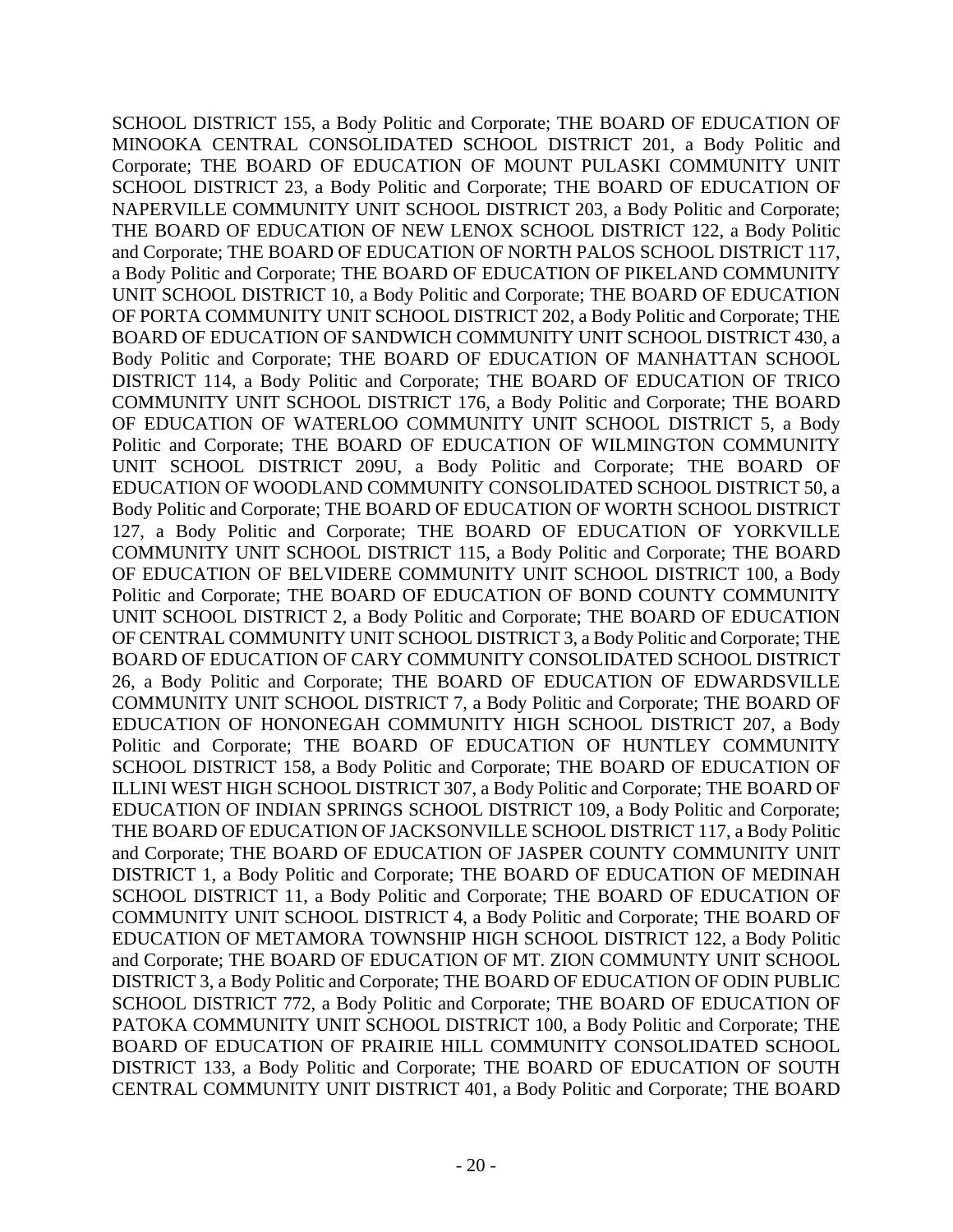EDUCATION OF LEMONT-BROMBEREK COMBINED SCHOOL DISTRICT 113A, a Body OF EDUCATION OF SOUTHWESTERN COMMUNITY UNIT DISTRICT 9, a Body Politic and Corporate; THE BOARD OF EDUCATION OF TRIAD COMMUNITY UNIT SCHOOL DISTRICT 2, a Body Politic and Corporate; THE BOARD OF EDUCATION OF UNITED COMMUNITY UNIT SCHOOL DISTRICT 304, a Body Politic and Corporate; THE BOARD OF EDUCATION OF VALMEYER COMMUNITY UNIT SCHOOL DISTRICT 3, a Body Politic and Corporate; THE BOARD OF EDUCATION WEST CENTRAL COMMUNITY UNIT SCHOOL DISTRICT 235, a Body Politic and Corporate; THE BOARD OF EDUCATION OF LIBERTY COMMUNITY UNIT SCHOOL DISTRICT 2, a Body Politic and Corporate; THE BOARD OF EDUCATION OF BALL CHATHAM COMMUNITY UNIT SCHOOL DISTRICT 5, a Body Politic and Corporate; THE BOARD OF EDUCATION OF CENTRAL COMMUNITY UNIT SCHOOL DISTRICT 4, a Body Politic and Corporate; THE BOARD OF EDUCATION OF ELMHURST SCHOOL DISTRICT 205, a Body Politic and Corporate; THE BOARD OF EDUCATION OF FRANKFURT COMMUNITY CONSOLIDATED SCHOOL DISTRICT 157C, a Body Politic and Corporate; THE BOARD OF EDUCATION OF GERMANTOWN HILLS SCHOOL DISTRICT 69, a Body Politic and Corporate; THE BOARD OF EDUCATION OF LAKE FOREST SCHOOL DISTRICT 67, a Body Politic and Corporate; THE BOARD OF Politic and Corporate; THE BOARD OF EDUCATION OF COMMUNITY UNIT SCHOOL DISTRICT 308, a Body Politic and Corporate; THE BOARD OF EDUCATION OF PLAINFIELD SCHOOL DISTRICT 202, a Body Politic and Corporate; THE BOARD OF EDUCATION OF PRAIRIE GROVE COMMUNITY SCHOOL DISTRICT 46, a Body Politic and Corporate; THE BOARD OF EDUCATION OF ROCKRIDGE COMMUNITY UNIT SCHOOL DISTRICT 300, a Body Politic and Corporate; THE BOARD OF EDUCATION OF EUREKA COMMUNITY UNIT DISTRICT 140, a Body Politic and Corporate; THE BOARD OF EDUCATION OF MAINE TOWNSHIP HIGH SCHOOL DISTRICT 207, a Body Politic and Corporate; THE BOARD OF EDUCATION OF LAKE FOREST COMMUNITY HIGH SCHOOL DISTRICT 115, a Body Politic and Corporate; THE BOARD OF EDUCATION OF PALOS COMMUNITY CONSOLIDATED SCHOOL DISTRICT 118, a Body Politic and Corporate; THE BOARD OF EDUCATION OF QUINCY SCHOOL DISTRICT 172, a Body Politic and Corporate; THE BOARD OF EDUCATION OF PAYSON COMMUNITY UNIT SCHOOL DISTRICT 1, a Body Politic and Corporate; THE BOARD OF EDUCATION OF SCHOOL DISTRICT 45 DU PAGE COUNTY, a Body Politic and Corporate; THE BOARD OF EDUCATION OF DU PAGE HIGH SCHOOL DISTRICT 88, a Body Politic and Corporate; THE BOARD OF EDUCATION OF RAMSEY COMMUNITY UNIT SCHOOL DISTRICT 204, a Body Politic and Corporate; THE BOARD OF EDUCATION OF WINNEBAGO COMMUNITY UNIT SCHOOL DISTRICT 323, a Body Politic and Corporate; THE BOARD OF EDUCATION OF COMMUNITY HIGH SCHOOL DISTRICT 128, a Body Politic and Corporate; THE BOARD OF EDUCATION OF RIVERVIEW COMMUNITY CONSOLIDATED SCHOOL DISTRICT 2, a Body Politic and Corporate; THE BOARD OF EDUCATION OF SCHUYLER-INDUSTRY COMMUNITY UNIT SCHOOL DISTRICT 5, a Body Politic and Corporate; THE BOARD OF EDUCATION OF COMMUNITY HIGH SCHOOL DISTRICT 117, a Body Politic and Corporate; THE BOARD OF EDUCATION OF COMMUNITY UNIT SCHOOL DISTRICT 200, a Body Politic and Corporate; THE BOARD OF EDUCATION OF WESCLIN COMMUNITY UNIT SCHOOL DISTRICT 3, a Body Politic and Corporate; THE BOARD OF EDUCATION OF WARSAW COMMUNITY UNIT SCHOOL DISTRICT 316, a Body Politic and Corporate; THE BOARD OF EDUCATION OF VALLEY VIEW COMMUNITY UNIT SCHOOL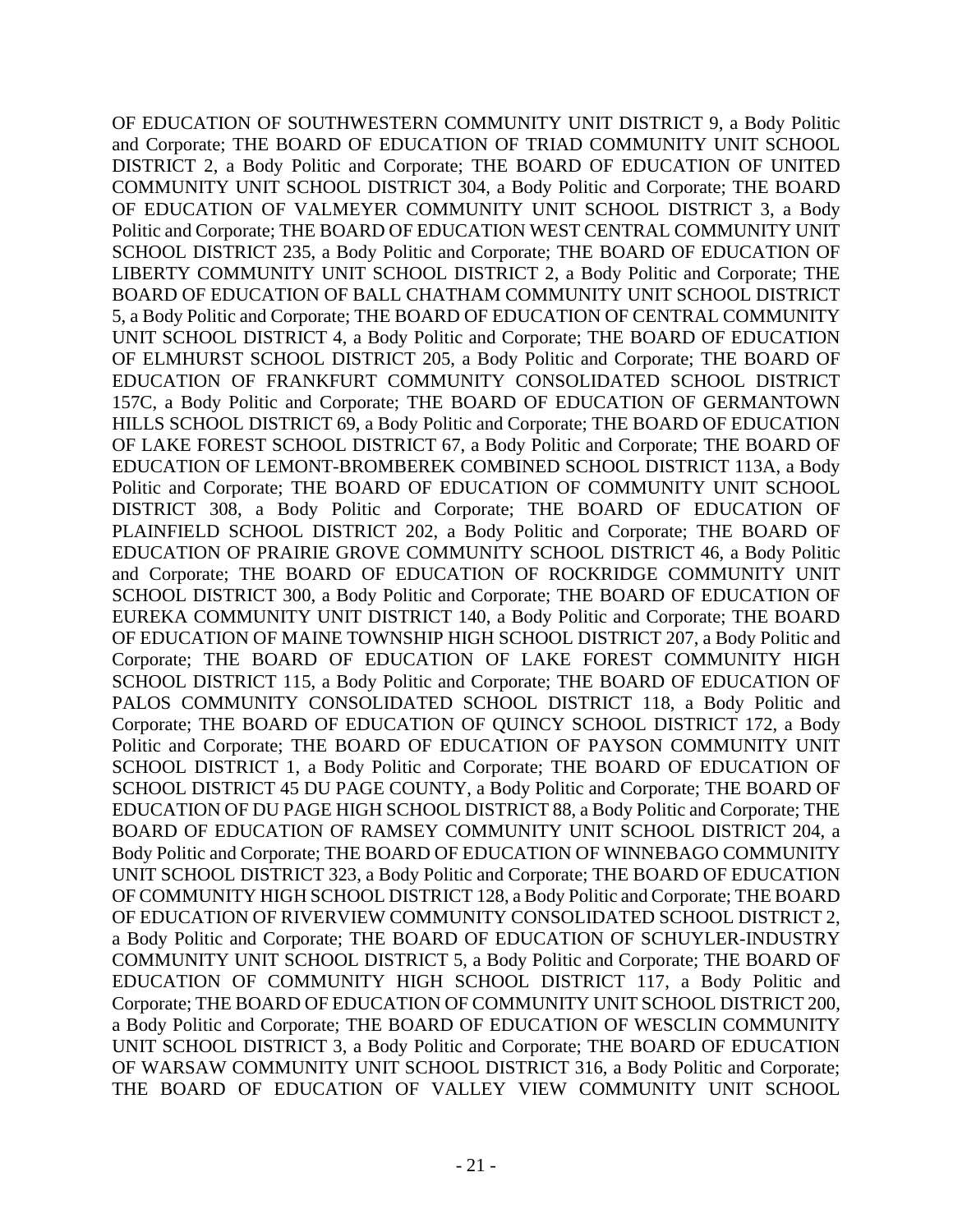ELEMENTARY SCHOOL DISTRICT 317, a Body Politic and Corporate; THE BOARD OF Body Politic and Corporate; THE BOARD OF EDUCATION OF WARREN TOWNSHIP HIGH 2, a Body Politic and Corporate; THE BOARD OF EDUCATION OF HINSDALE TOWNSHIP DISTRICT 365U, a Body Politic and Corporate; THE BOARD OF EDUCATION OF STAUNTON COMMUNITY UNIT SCHOOL DISTRICT 6, a Body Politic and Corporate; THE BOARD OF EDUCATION OF GLENCOE SCHOOL DISTRICT 35, a Body Politic and Corporate; THE BOARD OF EDUCATION OF ORLAND SCHOOL DISTRICT 135, a Body Politic and Corporate; THE BOARD OF EDUCATION OF ADDISON SCHOOL DISTRICT 4, a Body Politic and Corporate; THE BOARD OF EDUCATION OF CARTHAGE EDUCATION OF LINCOLNSHIRE-PRAIRIE VIEW SCHOOL DISTRICT 103, a Body Politic and Corporate; THE BOARD OF EDUCATION OF PLEASANT HILL COMMUNITY UNIT SCHOOL DISTRICT 103, a Body Politic and Corporate; THE BOARD OF EDUCATION OF CITY OF CHICAGO SCHOOL DISTRICT 299, a Body Politic and Corporate; THE BOARD OF EDUCATION OF HOMER COMMUNITY CONSOLIDATED SCHOOL DISTRICT 33C, a Body Politic and Corporate; THE BOARD OF EDUCATION OF MACOMB COMMUNITY UNIT SCHOOL DISTRICT 185, a Body Politic and Corporate; THE BOARD OF EDUCATION OF CHANNAHON SCHOOL DISTRICT 17, a Body Politic and Corporate; THE BOARD OF EDUCATION OF GIFFORD COMMUNITY CONSOLIDATED SCHOOL DISTRICT 188, a Body Politic and Corporate; THE BOARD OF EDUCATION OF ERIE COMMUNITY UNIT SCHOOL DISTRICT 1, a Body Politic and Corporate; THE BOARD OF EDUCATION OF DIETERICH COMMUNITY UNIT SCHOOL DISTRICT 30, a Body Politic and Corporate; THE BOARD OF EDUCATION OF PRAIRIE CENTRAL COMMUNITY UNIT SCHOOL DISTRICT 8, a Body Politic and Corporate; THE BOARD OF EDUCATION OF CARLINVILLE COMMUNITY UNIT SCHOOL DISTRICT 1, a Body Politic and Corporate; THE BOARD OF EDUCATION OF ROANOKE BENSON COMMUNITY UNIT SCHOOL DISTRICT 60, a Body Politic and Corporate; THE BOARD OF EDUCATION OF MINOOKA COMMUNITY HIGH SCHOOL DISTRICT 111, a Body Politic and Corporate; THE BOARD OF EDUCATION OF HIAWATHA COMMUNITY UNIT SCHOOL DISTRICT 426, a Body Politic and Corporate; THE BOARD OF EDUCATION OF MAHOMET-SEYMOUR COMMUNITY UNIT SCHOOL DISTRICT 3, a Body Politic and Corporate; THE BOARD OF EDUCATION OF RIVER BEND COMMUNITY UNIT SCHOOL DISTRICT 2, a Body Politic and Corporate; THE BOARD OF EDUCATION OF McHENRY COMMUNITY CONSOLIDATED SCHOOL DISTRICT 15, a SCHOOL DISTRICT 121, a Body Politic and Corporate; THE BOARD OF EDUCATION OF WOODSTOCK COMMUNITY UNIT SCHOOL DISTRICT 200, a Body Politic and Corporate; THE BOARD OF EDUCATION OF HERSCHER COMMUNITY UNIT SCHOOL DISTRICT HIGH SCHOOL DISTRICT 86, a Body Politic and Corporate; THE BOARD OF EDUCATION OF BARRINGTON COMMUNITY UNIT SCHOOL DISTRICT 220, a Body Politic and Corporate; THE BOARD OF EDUCATION OF WINNETKA SCHOOL DISTRICT 36, a Body Politic and Corporate; THE BOARD OF EDUCATION OF MOUNT PROSPECT SCHOOL DISTRICT 57, a Body Politic and Corporate; THE BOARD OF EDUCATION OF METAMORA COMMUNITY CONSOLIDATED SCHOOL DISTRICT 1, a Body Politic and Corporate; THE BOARD OF EDUCATION OF LISBON COMMUNITY CONSOLIDATED SCHOOL DISTRICT 90, a Body Politic and Corporate; THE BOARD OF EDUCATION OF GENEVA COMMUNITY UNIT SCHOOL DISTRICT 304, a Body Politic and Corporate; THE BOARD OF EDUCATION OF ST. CHARLES COMMUNITY UNIT SCHOOL DISTRICT 303, a Body Politic and Corporate; THE BOARD OF EDUCATION OF BRADLEY BOURBONNAIS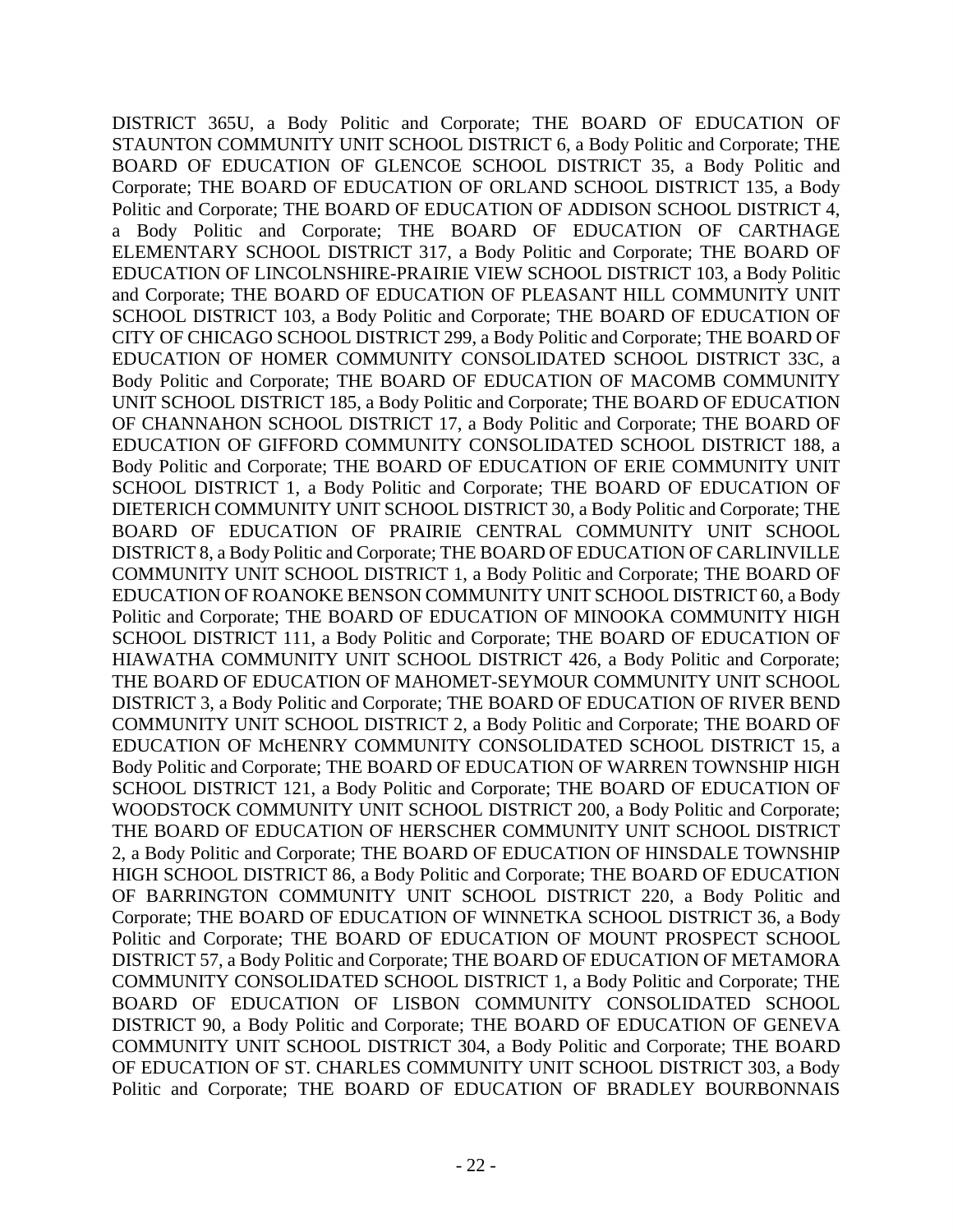TOWNSHIP HIGH SCHOOL DISTRICT 210, a Body Politic and Corporate; THE BOARD OF COMMUNITY UNIT SCHOOL DISTRICT 1, a Body Politic and Corporate; THE BOARD OF PUBLIC HEALTH; DR. NGOZI EZIKE, in Her Official Capacity as Director of the Illinois Department of Public Health; THE ILLINOIS STATE BOARD OF EDUCATION; DR. COMMUNITY HIGH SCHOOL DISTRICT 303, a Body Politic and Corporate; THE BOARD OF EDUCATION OF BRIMFIELD COMMUNITY UNIT SCHOOL DISTRICT 309, a Body Politic and Corporate; THE BOARD OF EDUCATION OF MARION COMMUNITY UNIT SCHOOL DISTRICT 2, a Body Politic and Corporate; THE BOARD OF EDUCATION OF COLUMBIA COMMUNITY UNIT SCHOOL DISTRICT 4, a Body Politic and Corporate; THE BOARD OF EDUCATION OF HINSDALE COMMUNITY CONSOLIDATED SCHOOL DISTRICT 181, a Body Politic and Corporate; THE BOARD OF EDUCATION OF COMMUNITY HIGH SCHOOL DISTRICT 99, a Body Politic and Corporate; THE BOARD OF EDUCATION OF ST. ANNE COMMUNITY CONSOLIDATED SCHOOL DISTRICT 256, a Body Politic and Corporate; THE BOARD OF EDUCATION OF LOCKPORT TOWNSHIP HIGH SCHOOL DISTRICT 205, a Body Politic and Corporate; THE BOARD OF EDUCATION OF WAUCONDA COMMUNITY UNIT SCHOOL DISTRICT 118, a Body Politic and Corporate; THE BOARD OF EDUCATION OF MASCOUTAH COMMUNITY UNIT DISTRICT 19, a Body Politic and Corporate; THE BOARD OF EDUCATION OF LEMONT EDUCATION OF ARLINGTON HEIGHTS SCHOOL DISTRICT 25, a Body Politic and Corporate; THE BOARD OF EDUCATION OF TOWNSHIP HIGH SCHOOL DISTRICT 214, a Body Politic and Corporate; THE BOARD OF EDUCATION OF BLUFORD UNIT SCHOOL DISTRICT 318, a Body Politic and Corporate; THE BOARD OF EDUCATION OF MORTON COMMUNITY UNIT SCHOOL DISTRICT 709, a Body Politic and Corporate; THE BOARD OF EDUCATION OF EL PASO-GRIDLEY COMMUNITY UNIT SCHOOL DISTRICT 11, a Body Politic and Corporate; THE BOARD OF EDUCATION OF RED BUD COMMUNITY UNIT SCHOOL DISTRICT 132, a Body Politic and Corporate; THE BOARD OF EDUCATION OF COMMUNITY HIGH SCHOOL DISTRICT 218, a Body Politic and Corporate; THE BOARD OF EDUCATION OF LIMESTONE COMMUNITY HIGH SCHOOL, DISTRICT 310, a Body Politic and Corporate; THE BOARD OF EDUCATION OF ELWOOD COMMUNITY CONSOLIDATED SCHOOL DISTRICT 203, a Body Politic and Corporate; THE BOARD OF EDUCATION OF BURBANK SCHOOL DISTRICT 111, a Body Politic and Corporate; THE BOARD OF EDUCATION OF SCHOOL DISTRICT U-46, a Body Politic and Corporate; THE BOARD OF EDUCATION OF NORTH MAC COMMUNITY UNIT SCHOOL DISTRICT 34, a Body Politic and Corporate; JAY GOBLE, in His Official Capacity as Superintendent of North Mac Community Unit School District 34; THE BOARD OF EDUCATION OF CARLYLE EDUCATION OF TEUTOPOLIS COMMUNITY UNIT SCHOOL DISTRICT 50, a Body Politic and Corporate; THE BOARD OF EDUCATION OF CENTRAL A&M COMMUNITY UNIT SCHOOL DISTRICT 21, a Body Politic and Corporate; THE ILLINOIS DEPARTMENT OF CARMEN I. AYALA, in Her Official Capacity as State Superintendent of Education; JAY ROBERT PRITZKER, in His Official Capacity as Governor of the State of Illinois; LANE ABRELL, in His Official Capacity as Superintendent of Plainfield Community School District 202; TIMOTHY SHIMP, in His Official Capacity as Superintendent of Yorkville Community Unit School District 115; HILLSBORO COMMUNITY SCHOOL DISTRICT 3, a Body Politic and Corporate; DAVID POWELL, in His Official Capacity as Superintendent of Hillsboro Community School District 3; THE BOARD OF EDUCATION OF DECATUR SCHOOL DISTRICT 61, a